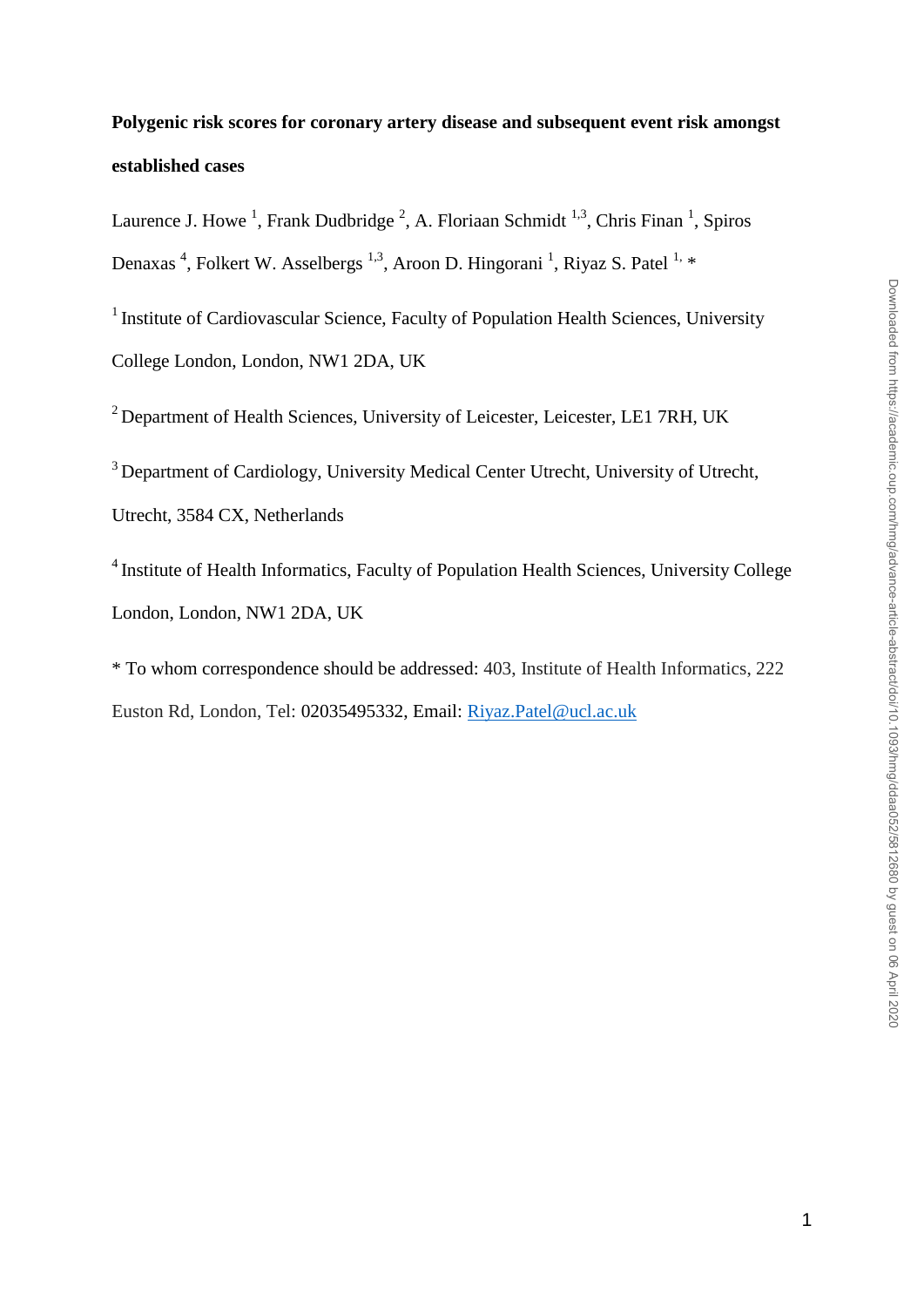## **Abstract**

**Background:** There is growing evidence that polygenic risk scores (PRS) can identify individuals with elevated lifetime risk of coronary artery disease (CAD). Whether they can also be used to stratify risk of subsequent events among those surviving a first CAD event remains uncertain, with possible biological differences between CAD onset and progression, and the potential for index event bias.

**Methods:** Using two baseline subsamples of UK Biobank; prevalent CAD cases (N=10,287) and individuals without CAD (N=393,108), we evaluated associations between a CAD PRS and incident cardiovascular and fatal outcomes.

**Results:** A 1 S.D. higher PRS was associated with increased risk of incident MI in participants without CAD (OR 1.33; 95% C.I. 1.29, 1.38), but the effect estimate was markedly attenuated in those with prevalent CAD (OR 1.15; 95% C.I. 1.06, 1.25); heterogeneity P = 0.0012. Additionally, among prevalent CAD cases, we found evidence of an inverse association between the CAD PRS and risk of all-cause death (OR 0.91; 95% C.I. 0.85, 0.98) compared to those without CAD (OR 1.01; 95% C.I. 0.99, 1.03); heterogeneity P =0.0041. A similar inverse association was found for ischaemic stroke (Prevalent CAD (OR 0.78; 95% C.I. 0.67, 0.90); without CAD (OR 1.09; 95% C.I. 1.04, 1.15), heterogeneity P  $< 0.001$ ).

**Conclusions:** Bias induced by case stratification and survival into UK Biobank may distort associations of polygenic risk scores derived from case-control studies or populations initially free of disease. Differentiating between effects of possible biases and genuine biological heterogeneity is a major challenge in disease progression research.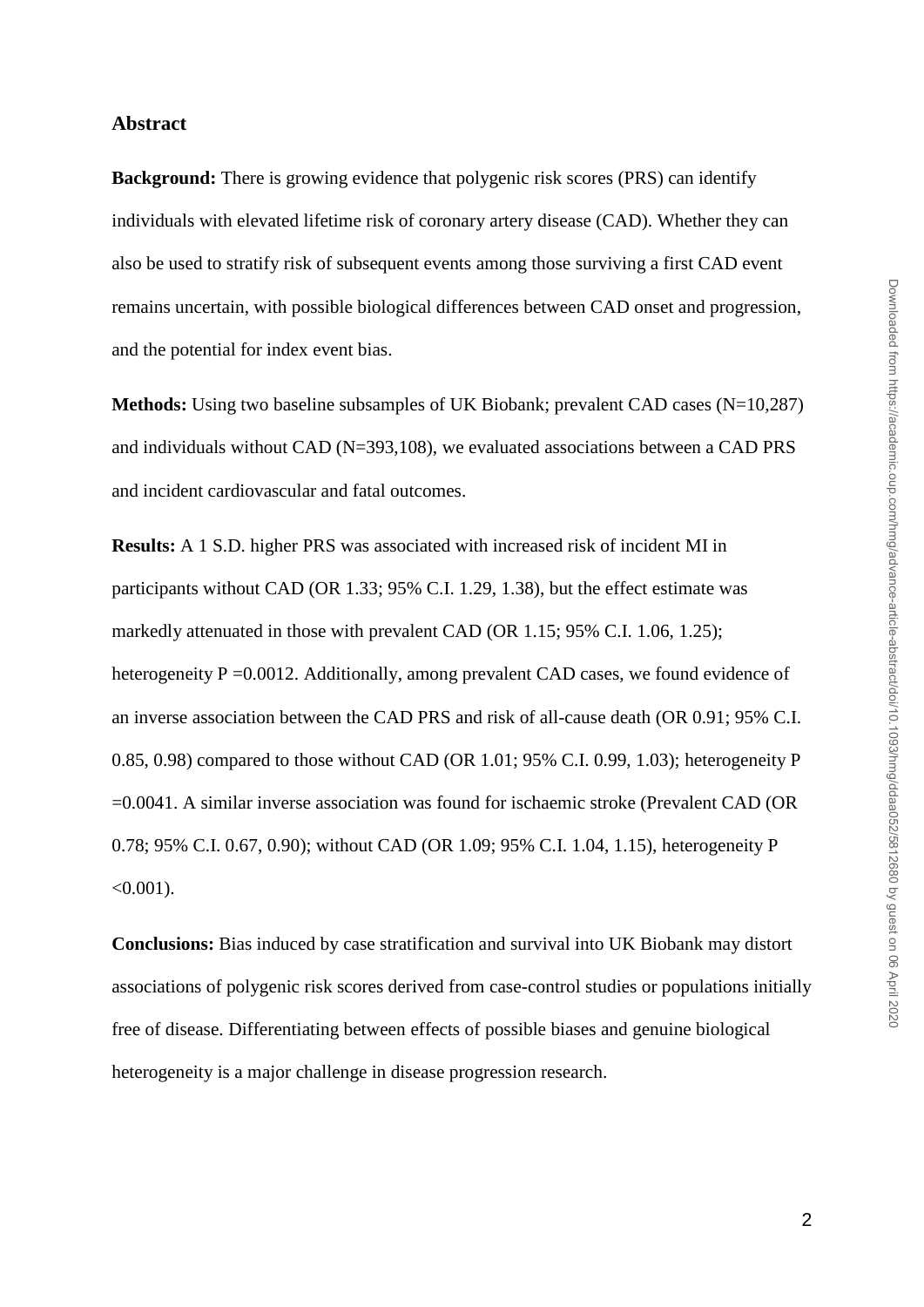## **Introduction**

Coronary artery disease (CAD) is heritable, with over 300 independent genetic loci with additive effects known to influence disease risk having been identified in Genome-Wide Association Studies (GWAS) (1-4). Exploiting the increasing amount of risk variation captured by identified loci, recent studies have illustrated the potential use of CAD polygenic risk scores (PRS) for identifying individuals at elevated risk of CAD (5-7), where the scores are based on counts of the number of risk alleles carried.

However, the extent to which CAD PRS derived from general population cohorts or case-control GWAS are associated with CAD disease progression, as characterized by subsequent or recurrent events amongst diseased cases, remains unclear. Indeed, established risk variants for onset of CAD may not necessarily equate with variants influencing risk of subsequent events because of genuine aetiological differences between the pathophysiology of the two states (8) (9). Alternatively, even if variants influencing disease onset also genuinely influence progression, associations may be distorted because of index event bias, where conditioning on an index event (e.g. presence of CAD) may induce confounded associations between risk factors in the sample of individuals with the index event (10, 11) (**Figure 1**). The lack of a strong association between the major CAD risk locus at 9p21 and subsequent event risk highlights possible differences in genetic associations of CAD risk variants dependent on case status (12) (13).

Previous studies have found some evidence that CAD PRS are associated with increased risk of subsequent events (e.g. recurrent myocardial infarction (MI) and revascularization) (7, 14-19), although a recent study in a French-Canadian population found that CAD PRS are substantially less effective at predicting recurrence and incident cases than prevalence (7). Stronger conclusions have been limited by the modest sample sizes of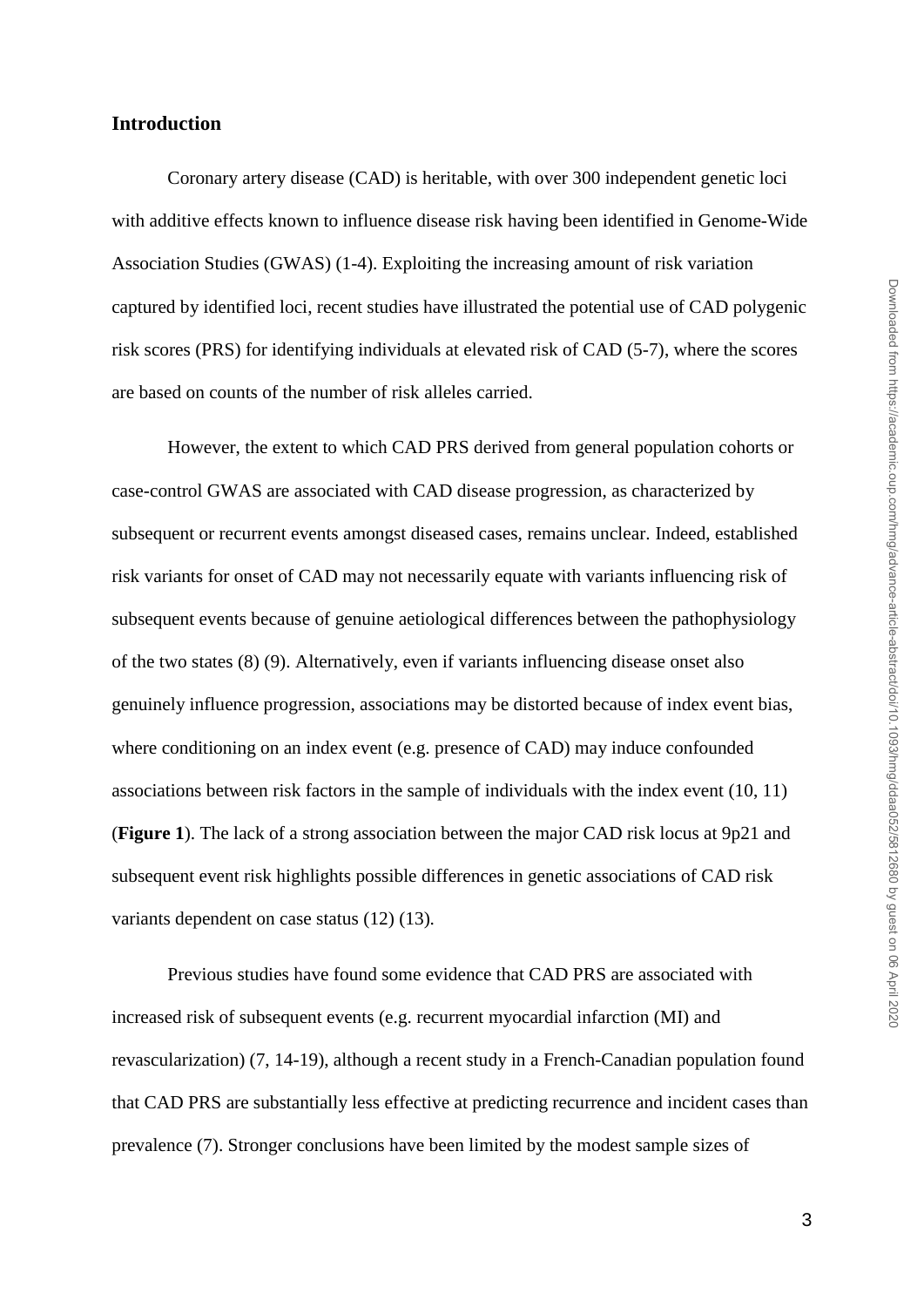Using two subsamples of UK Biobank, defined as individuals (a) free of CAD; and (b) those with evidence of prevalent CAD at enrolment, we aimed to evaluate the extent to which associations between CAD genetic risk variants and incident events differ when restricting to a case-only sample, while also running several exploratory analyses to detect and account for potential index event bias.

#### **Results**

## CAD PRS and incident events

Associations between the PRS and incident events differed greatly between the CAD free and prevalent CAD case samples, with 95% confidence intervals non-overlapping for eight out of the ten outcomes tested (heterogeneity  $P < 0.05$ ). In the CAD free sample, we found strong evidence of positive associations between the CAD PRS and incident cardiovascular and fatal outcomes such as MI (OR 1.34; 95% C.I. 1.29, 1.38), CAD death (OR 1.31; 95% C.I 1.23, 1.40) and ischemic stroke (OR 1.09; 95% C.I. 1.04, 1.15). In contrast, in the prevalent CAD sample, we found evidence of a positive, but attenuated association with MI (OR 1.15; 95% C.I. 1.06, 1.25; Int P=0.012), weak evidence for an association with CAD death (OR 0.96; 95% C.I. 0.85, 1.08; Int P= $9.1 \times 10^{-6}$ ) and evidence of inverse associations with all-cause death (OR 0.91; 95% C.I. 0.85, 0.98; Int  $P = 0.0041$ ) and ischemic stroke (OR 0.78; 95% C.I. 0.67, 0.90; Int  $P = 1.8x10^{-5}$ ) (**Figure 1** / **Table 1**). Amongst prevalent CAD cases, we did not find strong evidence of heterogeneity by CAD subtype (CAD without prior MI, CAD with prior MI) with overlapping confidence intervals across all outcomes (**Supplementary Table 1**).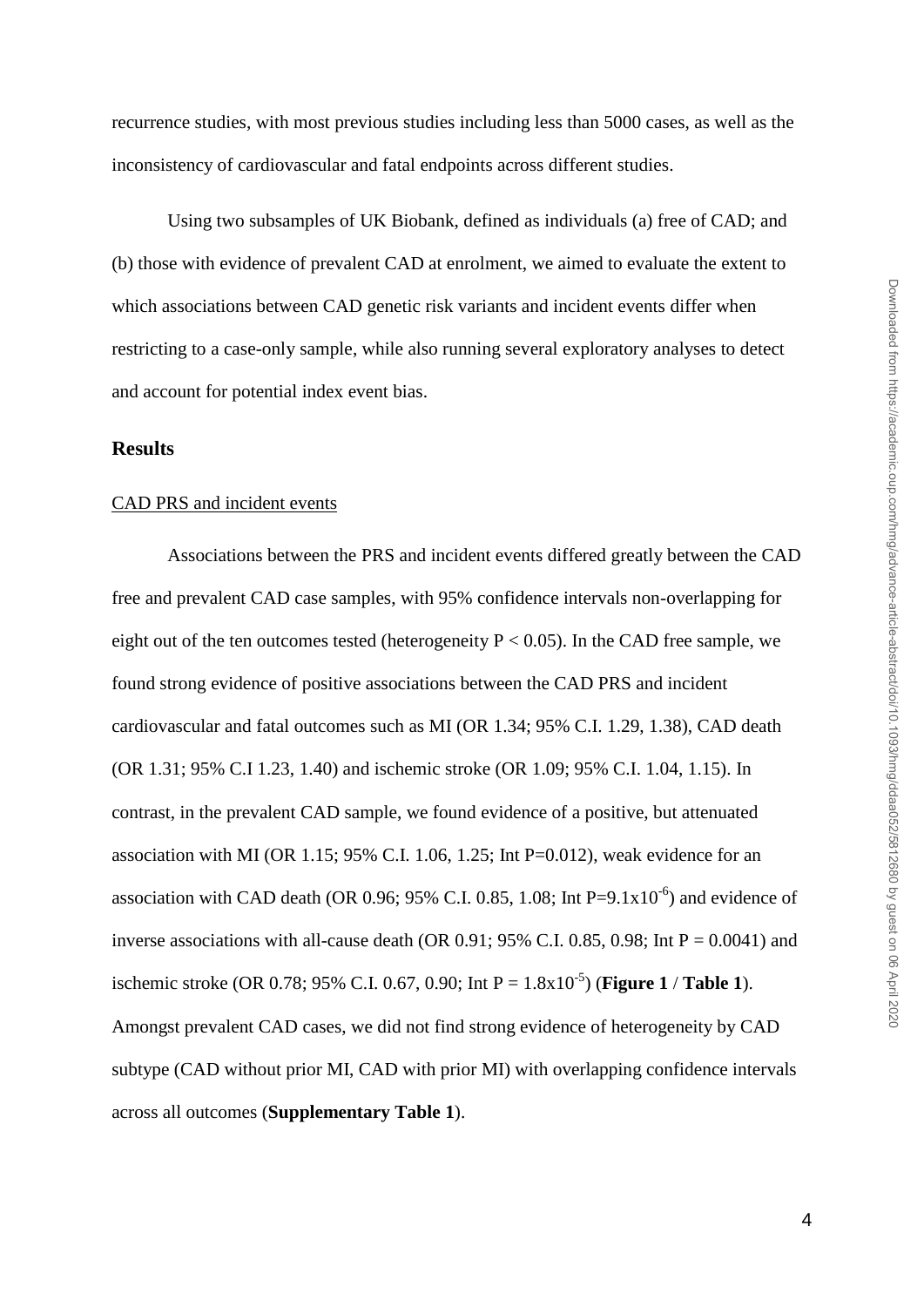The CAD PRS was inversely associated with age, body mass index (BMI) and smoking initiation and positively associated with statin use in both samples, with some evidence of larger effect sizes in the CAD sample for age (Int P=0.0064), statin use (Int P<0.001) and BMI (Int P=0.011). In contrast, we found some evidence that the CAD PRS is associated with increased systolic blood pressure (SBP) in those without CAD, but this association was largely attenuated in the prevalent CAD sample (Int P=0.020). Similarly, the direction of effect estimates differed between the two samples for type II diabetes with some weak evidence of heterogeneity (heterogeneity P=0.053) (**Table 2**) (**Supplementary Figures 1-7**).

In the whole unstratified UK Biobank sample  $(N = 408,480)$ , we found no strong evidence of an association between the CAD PRS and age or smoking but found some evidence that a higher PRS is associated with increased risk of type II diabetes, increased SBP, reduced BMI and increased statin use (**Supplementary Table 2**).

## Accounting for index event bias

First, we included CAD risk factors (SBP, BMI, smoking, diabetes) and statin use as covariates in the model to account for potential index event bias. Note that adjusting for covariates will not account for confounding relating to unmeasured covariates. Although estimates in general moved slightly closer to the non-case estimates from **Table 1**, we did not find evidence of discernible statistical differences when including these covariates (**Figure 3/ Supplementary Table 3**).

Second, we applied a method to correct for index event bias in GWAS (20). The regression of genetic effects for prognosis on those for incidence generated a positive slope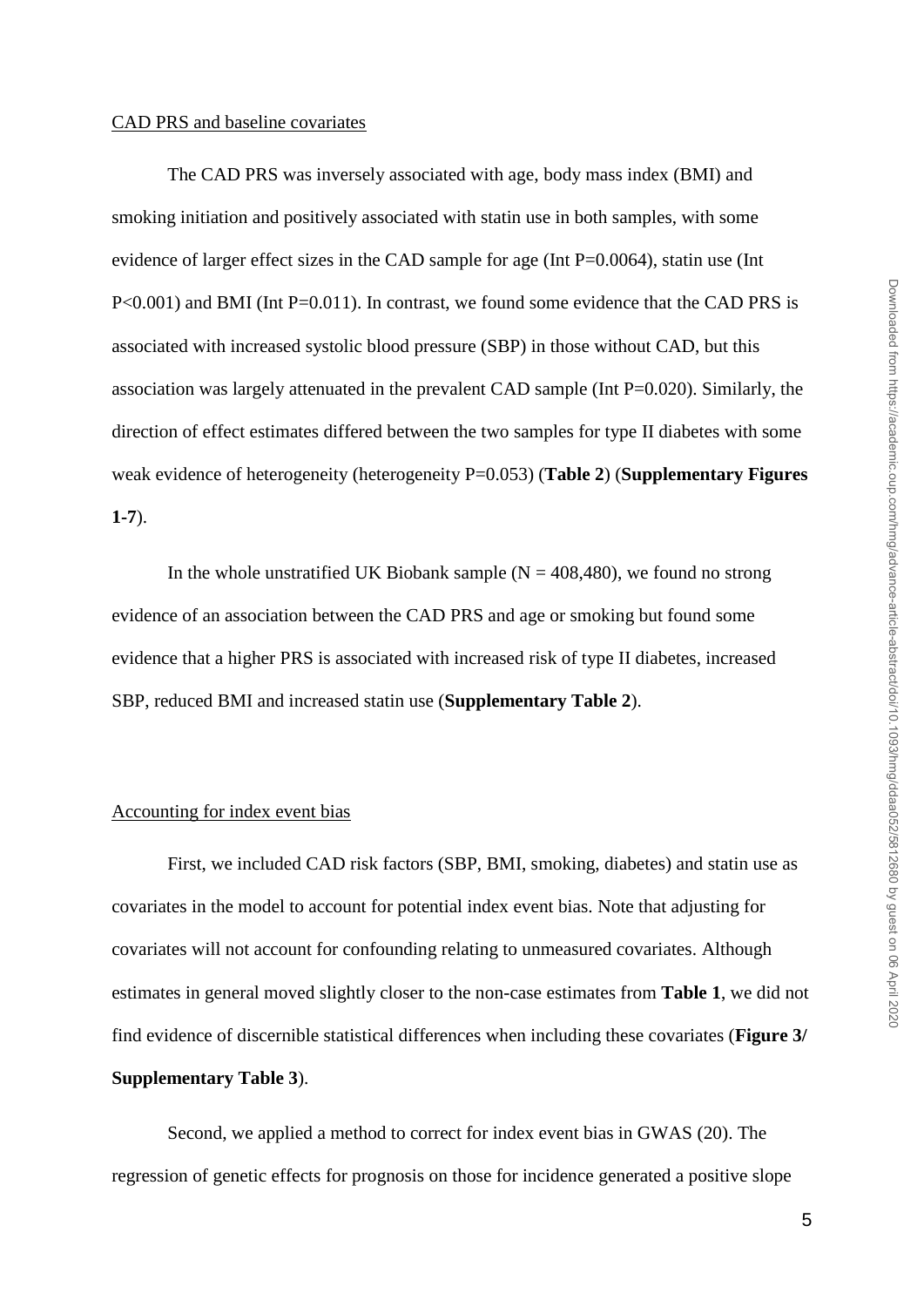estimate (a measure of index event bias) using both SIMEX (0.0655; 95% C.I. 0.646, 0.0664) and the Hedges-Olkin estimator (0.0516). Across the 5564 SNPs used, the  $I^2$  G<sub>x</sub> statistic was 89.0%, consistent with some evidence of modest measurement error. Prior to the adjustment using the SIMEX estimate, a 1-unit odds increase in genetic liability to CAD was associated with reduced odds of mortality (OR 0.76; 95% C.I. 0.65, 0.90; P=0.0018), directionally concordant with the individual level data analysis which was presented in terms of a 1 S.D. increase in CAD PRS (OR 0.91 (95% C.I. 0.85, 0.98)) (see **Table 1**). After correction, the association between the CAD PRS and mortality increased in magnitude with a slightly more extreme inverse association, although confidence intervals overlap before and after correction (OR 0.72; 95% C.I. 0.60, 0.85; P=0.0001).

## **Discussion**

In this study, we have demonstrated that associations of CAD PRS with covariates and incident cardiovascular and fatal outcomes differ between those with and without prior CAD. Notably, we found that associations of the PRS with risk of future MI and CAD death were greatly attenuated among those with established CAD, with some evidence of a positive association for MI but very weak evidence for a positive association with CAD death, compared to those without CAD. Furthermore, we found evidence for inverse associations between the CAD PRS and all-cause death and ischaemic stroke amongst cases which were not present in individuals without known CAD.

These findings could be partially explained by index event bias, whereby stratifying on case status induces non-causal associations between genetic variants and risk factors for the index event. For example, individuals with high genetic risk for CAD may develop coronary disease despite low levels of conventional CAD risk factors such as smoking and adiposity. Indeed, we found some evidence that higher CAD PRS are associated with reduced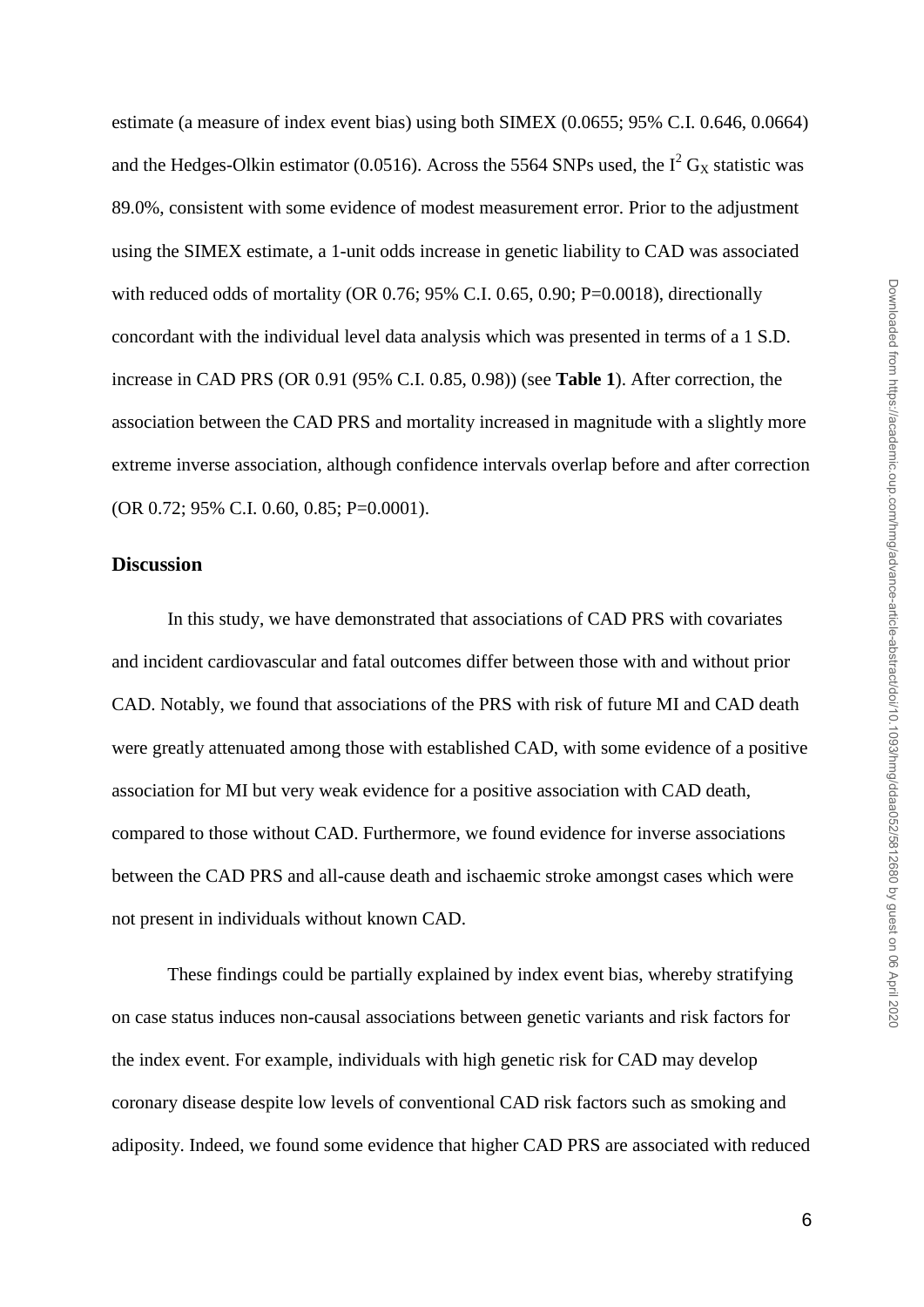BMI and smoking initiation in both samples, with more extreme effect sizes observed in the case sample suggesting that attenuated associations may be attributable to cases with higher genetic risk being otherwise healthier. Similarly, another possibility is that bias may be induced by the selection of prevalent CAD cases into UK Biobank; cases with high genetic risk for CAD may be more likely to die prior to being recruited into the study or decline participation for a health reason. This possibility is supported by the inverse association between the CAD PRS and age amongst cases, which suggests that cases with higher genetic risk for CAD may have increased mortality. A further possibility is that the difference in associations are partially explained by aetiological heterogeneity between CAD onset and progression, characterised by differential drivers of stable and unstable plaque risk. However, it seems unlikely that the observed protective associations of the CAD PRS with all-cause death and ischemic stroke are explained by biological differences.

Medication use such as statins may also have contributed to the inverse associations in individuals with prevalent CAD, with previous evidence suggesting that statin use is more effective in those with higher genetic risk to CAD (19, 21). This interaction likely relates to genetic overlap between CAD and LDL cholesterol, the target of statins, with higher genetic risk individuals more likely to have elevated LDL cholesterol. However, although statins may be more effective in individuals with higher genetic risk that doesn't necessarily equate to lower absolute risk amongst individuals with elevated genetic risk, as our results imply for several outcomes. Indeed, in one of the previously cited studies (19), individuals with higher genetic risk were found to have increased mortality.

To investigate the potential effects of index event bias on our analyses, we applied two distinct methods. However, the two methods shifted estimates in opposite directions; adjusting for covariates moved the estimates towards the non-case sample estimates while the index event correction strengthened the inverse association between the CAD PRS and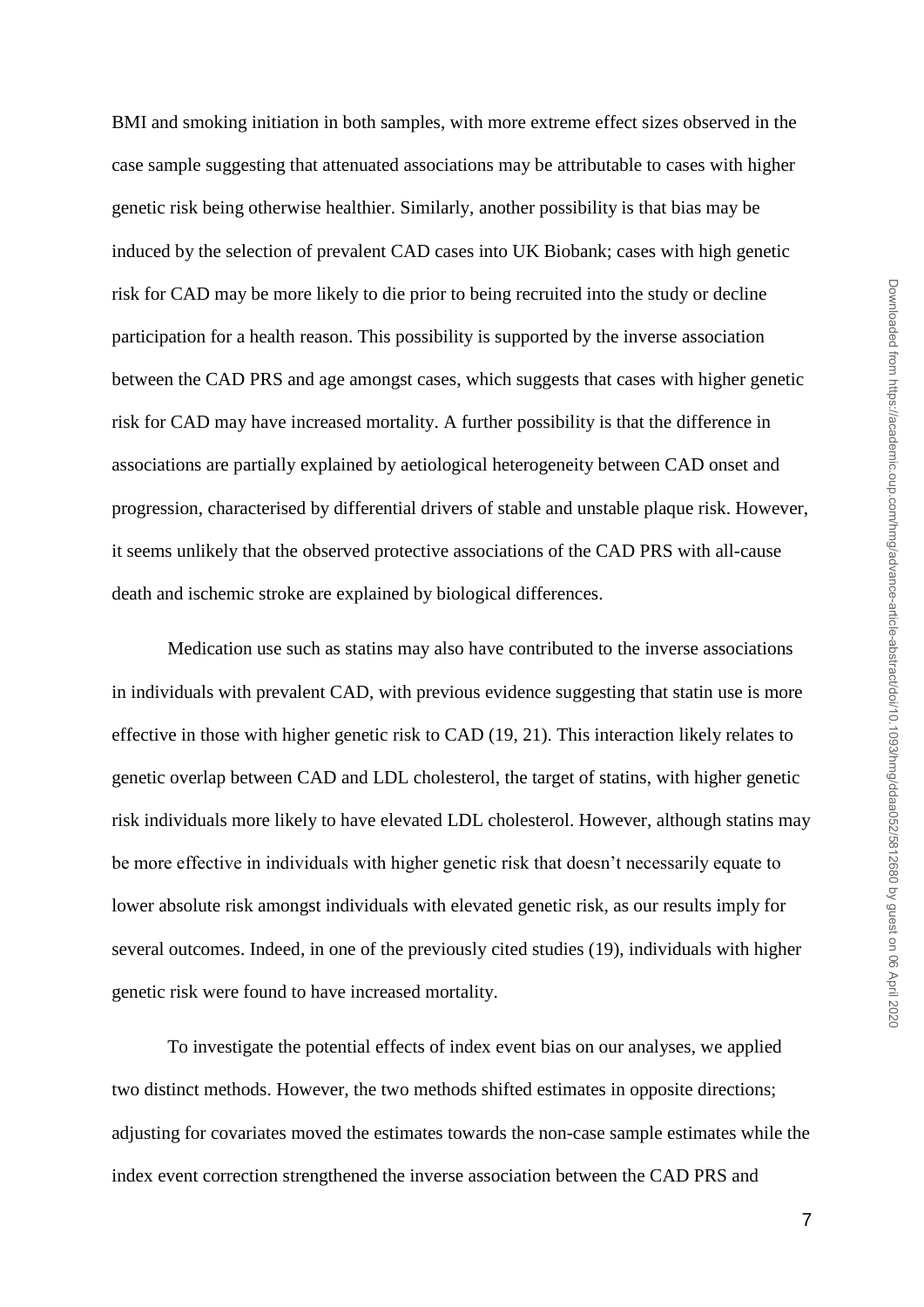mortality amongst cases. One possible explanation for the increased inverse association after the index event correction, is that the method assumes that the direct effects of prognosis and incidence are independent. In the context of coronary disease, there are clearly factors which influence both incidence and prognosis, such as LDL cholesterol, suggesting this assumption may not hold.

Our findings have important implications. First, although we did not formally evaluate prediction metrics, the modest odds ratios observed suggest that despite PRS positively associating with MI risk amongst diseased cases, existing PRS are likely to have limited effectiveness for prediction of subsequent events and therefore risk stratification in this setting (22). These findings imply that genetic prediction of subsequent coronary disease events is likely to require dedicated GWAS of coronary disease progression. Second, our findings contribute to the existing literature (13, 20, 23-25) emphasising the caution required when using genetic data to infer causality in the context of disease progression. Genetic associations are generally thought to reflect causal effects because of the reduced possibility of confounding and reverse causation, but the observed protective associations of CAD PRS with mortality and ischemic stroke suggest that this may not hold for case-only studies. Index event bias has been shown to have modest impact on individual SNPs effects (23) but our results illustrate that bias likely accumulates when combining multiple markers together in a PRS, which could also affect Mendelian randomization studies.

Our study has notable limitations. First, our analyses used only the UK Biobank and require independent replication in different datasets and populations. Second, we could not differentiate between the effects of possible biases and genuine biological differences between onset and progression. Third, available biomarker data including LDL cholesterol was not available in UK Biobank at the time of writing, so we were unable to explore associations between the CAD PRS and CAD related biomarkers. Fourth, other researchers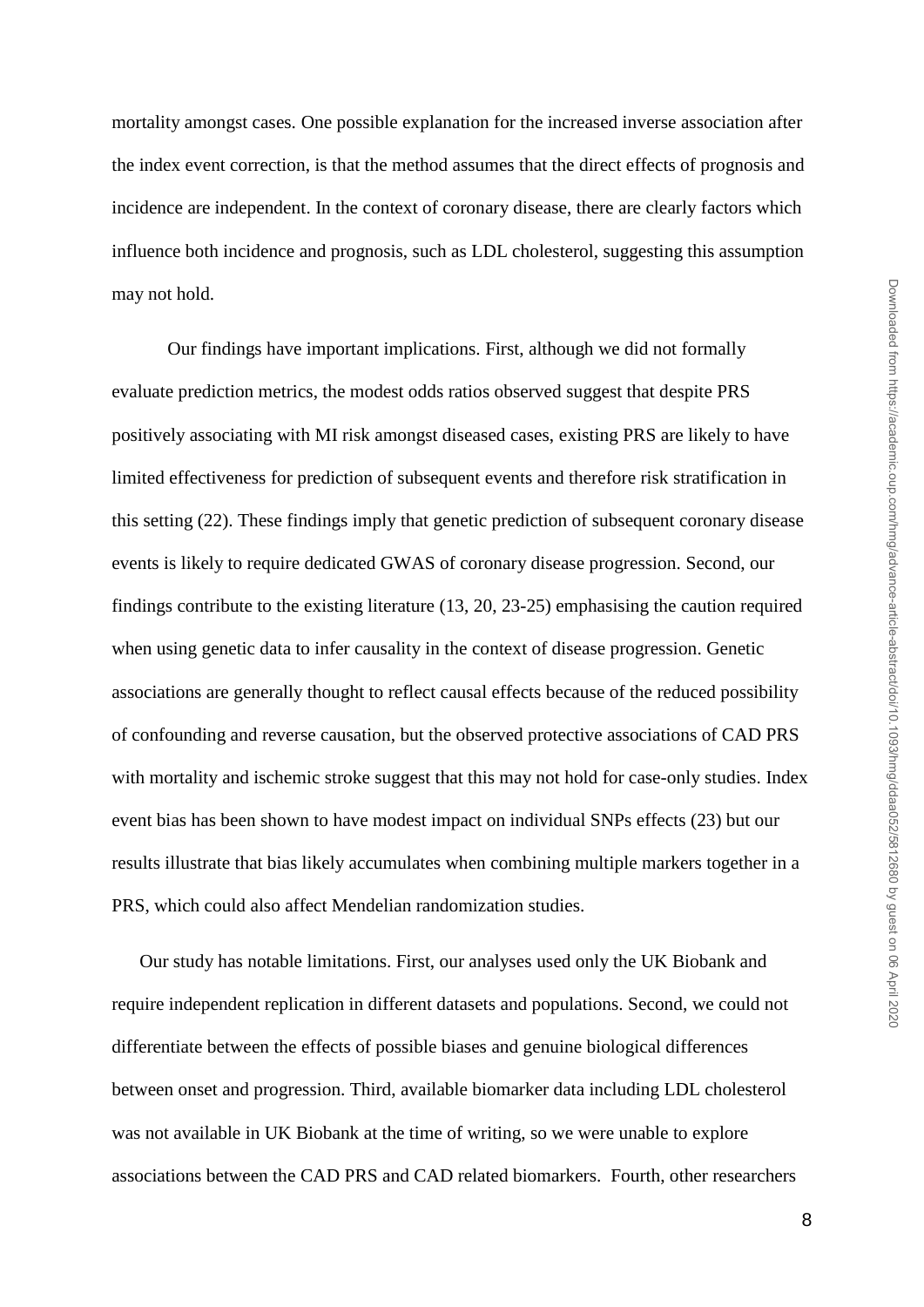have derived more accurate PRS from the CardioGramPLUSC4D data than ours  $(5, 6)$ ; however, individual risk prediction was not our goal, and given the positive association of our PRS with CAD incidence we expect the same qualitative findings would result from PRS including a greater number of weakly associated SNPs.

In conclusion, we have illustrated that associations between CAD genetic risk variants and cardiovascular outcomes differ when examined in those with and without prior CAD. This may be due to index event bias, although other possibilities need to be explored. Future work, such as dedicated GWAS of disease progression, by initiatives such as the GENIUS-CHD consortium (25) will aim to further explore genetic differences between onset and progression of CAD.

## **Materials and methods**

#### Data sources

#### *UK Biobank*

UK Biobank is a large-scale cohort study, which recruited approximately 500,000 individuals aged between 40 and 69 years from across the United Kingdom. Genotype data are available for the majority of participants with extensive phenotype data collected via questionnaire at baseline. Study participants are linked to electronic health record data from Hospital Episode Statistics (HES), secondary care data containing International Classification of Diseases, 10<sup>th</sup> Revision (ICD10) and Office of Population Censuses and Surveys Classification of Surgical Operations (OPCS) codes relating to study participants diagnoses and operative procedures. Study participants are also linked to the mortality register from the Office of National Statistics (ONS) which contains data on death, time of death, as well as primary and secondary causes (26).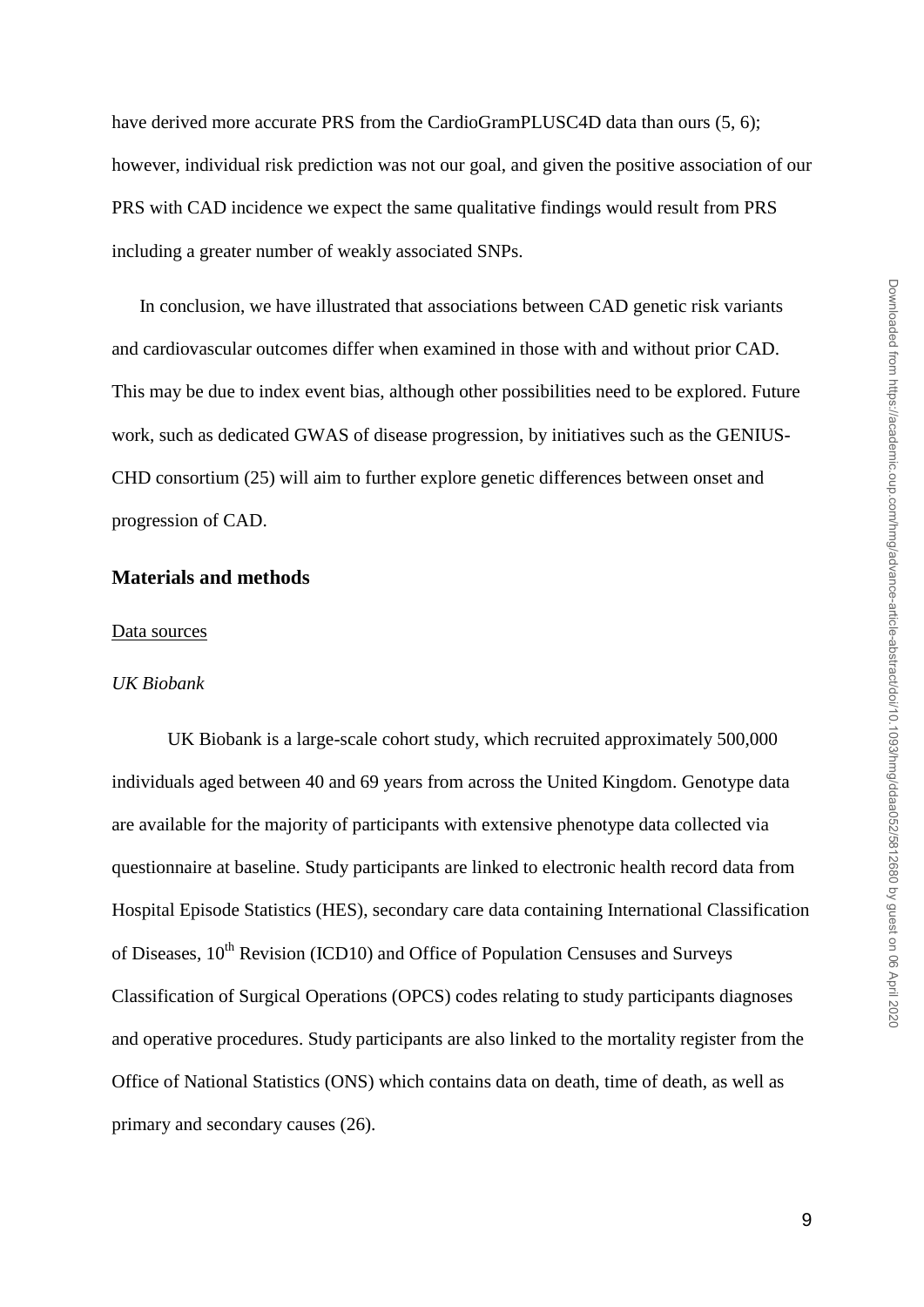For the purposes of this study, we used a sample of 408,480 individuals which was generated by starting with the full sample and removing individuals of non-European descent, individuals with more than 10 putative third-degree relatives in the kinship table and individuals who were flagged in quality control (sex mismatch, heterozygosity and individual missingness). We then defined two subsamples for our analyses; a) baseline CAD controls, generated by removing prevalent CAD cases (see below) and individuals that self-reported as having had a heart attack (Field ID: 6150-0.0, 20002-0.0) or coronary angioplasty/coronary artery bypass grafts (Field ID: 20004-0.0), and b) prevalent CAD cases identified using the following ICD10 (I21-I25, Z955) and OPCS codes (K40-K46, K471, K49, K50, K75) from HES occurring before their study enrolment date. In secondary analyses, CAD cases were stratified into coronary artery disease with myocardial infarction (CADMI) cases (ICD10: I21-23, I241, I252) and coronary artery disease cases with no evidence of myocardial infarction (CADnoMI).

Phenotype data collected at baseline included sex, age, BMI (Field ID: 21001-0.0), SBP (Field ID: 4080-0.0), self-reported type II diabetes (Field ID: 2443-0.0), self-reported smoking status (Field ID: 20116-0.0) and self-reported statin use (Field ID: 20003).

Incident events after recruitment into the UK Biobank were ascertained using ICD10 and OPCS codes from HES using similar codes to published phenotyping algorithms (27). Incident cardiovascular events of interest included: MI (I21-23, I241, I252), heart failure (I110, I130, I132, I260, I50), ischemic stroke (I63, I693), stroke (I60-64, I69) and revascularization (K40-46, K471, K49, K50, K75). Fatal events of interest included cardiovascular (CVD) death, CAD death and all-cause death and were ascertained using primary cause of death from mortality register data using ICD codes for cause-specific mortality. Composite events of interest were combined CAD death/MI and a combined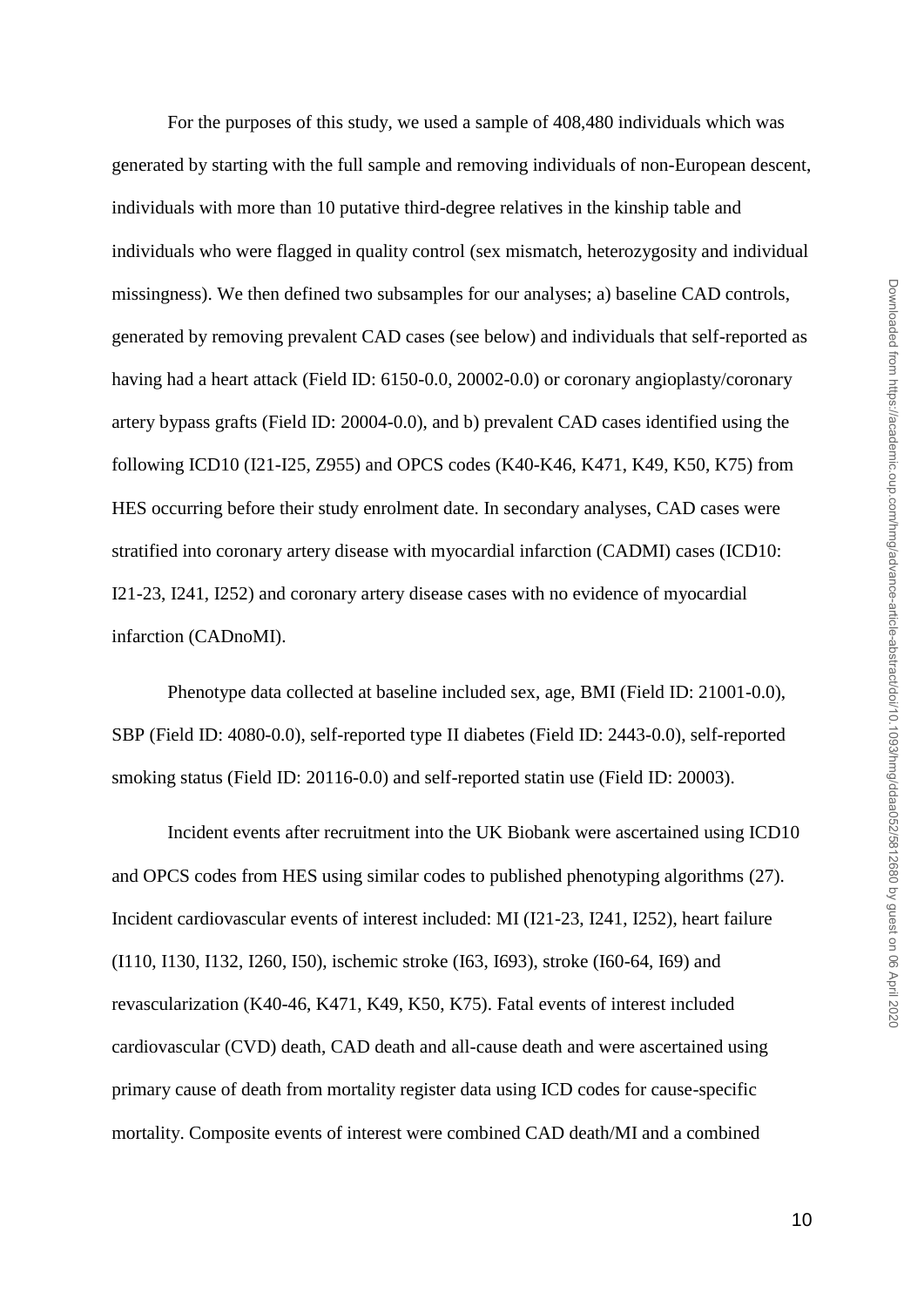variable including all cardiovascular outcomes. More information on incident outcomes and relevant ICD10 and OPCS codes is contained in **Supplementary Table 4**.

UK Biobank study participants (N=488,347) were assayed using the UK BiLEVE Axiom<sup>™</sup> Array by Affymetrix1 ( $N=$  49,950) and the closely related UK Biobank Axiom<sup>™</sup> Array (N= 438,427). Directly genotyped variants were pre-phased using SHAPEIT3 (28) and imputed using Impute4 and the UK10K (29), Haplotype Reference Consortium (30) and 1000 Genomes Phase  $3(31)$  reference panels with post-imputation data including  $\sim 96$  million genetic variants (32, 33).

#### *CARDIOGRAMPlusC4D*

CARDIOGRAMPlusC4D (34) is a global collaboration of studies using a case-control approach to identify genetic variants associated with the presence of CAD. In this study, we used publicly available GWAS summary data from a recent consortium study independent of UK Biobank (2), which were downloaded from the CARDIOGRAM website (http://www.cardiogramplusc4d.org/data-downloads/).

#### Statistical analysis

## *CAD PRS*

We used GWAS summary data from CARDIOGRAMPlusC4D to construct a CAD PRS of SNPs. Initially, all SNPs meeting a P-value inclusion criterion  $(P< 5x10^{-6})$  were considered in order to generate a restrictive score containing only loci with relatively strong evidence for association with CAD. Highly correlated markers were then removed by LD clumping ( $\mathbb{R}^2$  <0.2, 250 kb distance threshold) the summary data using PLINK v1.9 (35) and the 1000 Genomes Phase 3 (GBR samples) (31). The final CAD PRS included 182 SNPs with the contribution of each SNP weighted by the GWAS effect estimates.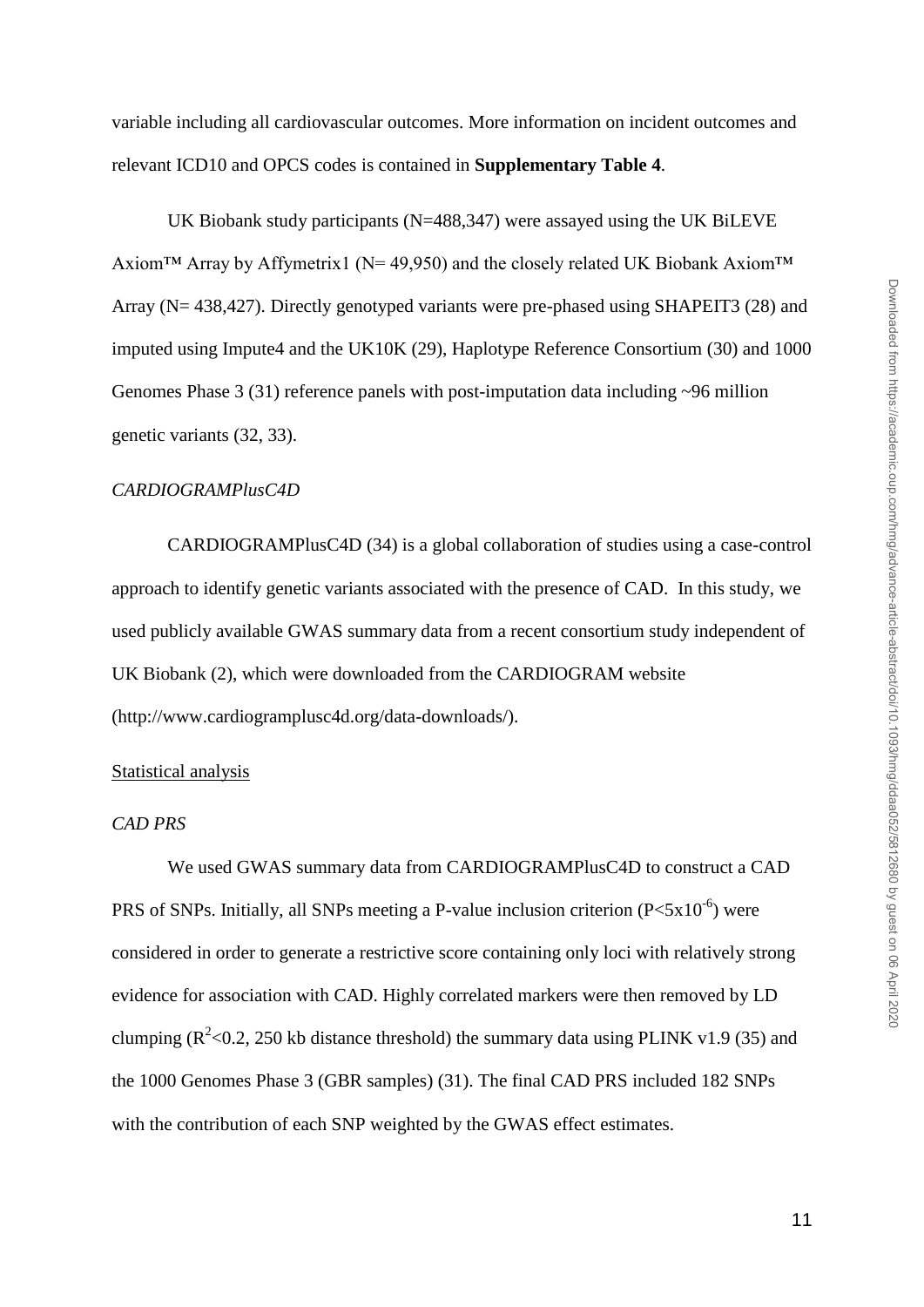#### *CAD PRS and incident events*

We estimated associations between the CAD PRS and incident cardiovascular (stroke, ischemic stroke, myocardial infarction, heart failure, revascularization), fatal (all-cause death, CVD death and CAD death) and composite (all CVD, CAD death or MI) outcomes separately in the prevalent CAD case and baseline CAD free control samples. Logistic regression was used to estimate associations, with all analyses adjusted for age and sex. For comparison, we presented effect estimates in the two samples and tested for heterogeneity between these estimates (36). As a sensitivity analysis, we stratified the case only sample by type of CAD (CADMI / CADnoMI) and compared estimates between the two samples with a test for heterogeneity. All estimates were presented in terms of the effect associated with a standard deviation increase in the PRS.

## *CAD PRS and baseline covariates*

Index event bias may distort associations between different CAD risk factors (e.g. between CAD PRS and BMI) amongst cases potentially inducing correlations which are not present or are not as strong in samples of CAD free individuals. In turn, these may confound associations between risk factors and subsequent events (24). Therefore, we quantified and compared associations between CAD risk factors and the CAD PRS in the case and CADfree samples.

As covariates of interest we chose established risk factors for CAD available in UK Biobank (age, sex, SBP, BMI, type II diabetes, ever smoking and statin use), which were collected at study baseline. Linear or logistic regression models in R v3.6.0 were used to estimate associations between the CAD PRS and covariates in the baseline CAD case and control samples. Analyses with age and sex as the phenotypes of interest were run unadjusted, with all other regression models including age and sex as covariates. For comparison, we presented the value of covariates of interest at quintiles (20%, 40%, 60%,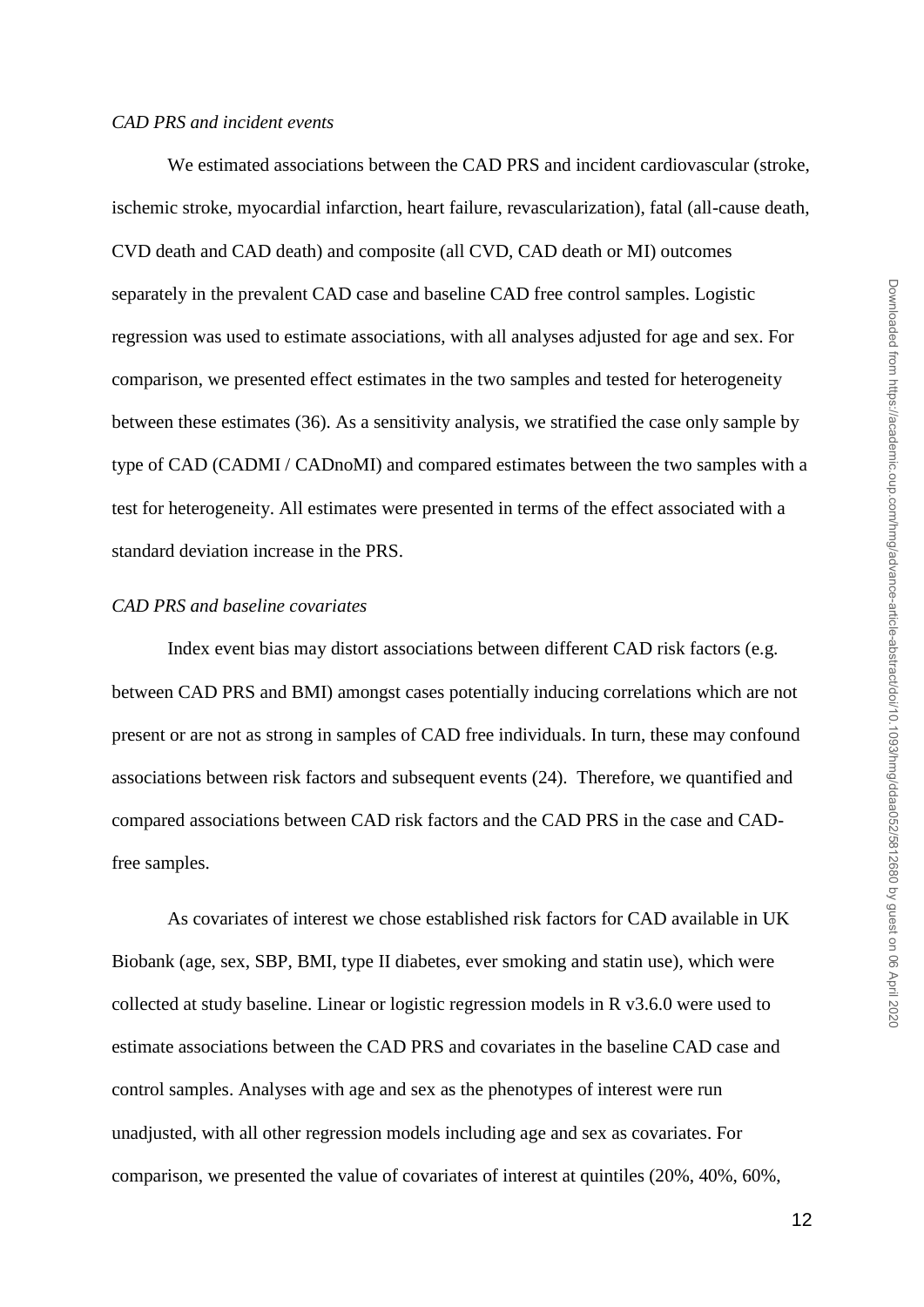80%) of the CAD PRS distribution and formally tested for heterogeneity between estimates for first and subsequent events (36). We also evaluated the association between the CAD PRS and covariates in the whole unstratified UK Biobank sample  $(N= 408,480)$ .

## *Accounting for index event bias*

To evaluate the potential effects of index event bias on our analyses, we ran sensitivity analyses using two different approaches. First, we repeated the CAD PRS and incident events analyses in the baseline CAD case sample, including SBP, BMI, type II diabetes, ever smoking and statin use as covariates. These CAD risk factors were included as covariates to attempt to account for confounded associations between the CAD PRS and these covariates relating to index event bias.

Second, we used a recently proposed method to correct for index event bias in GWAS. SNP effects on prognosis (i.e. on events occurring after an index event) are adjusted using residuals from the regression of the SNP effects on the index event against the SNP effects on prognosis. The main caveat with the approach is that it assumes that the direct genetic effects on incidence and prognosis are independent (20).

In this instance, the index event is existing CAD so we used GWAS summary data from the CARDIOGRAMPlusC4D GWAS (2). For a GWAS of prognosis, we used the UK Biobank CAD case sample (N=10,287) to perform a GWAS of all-cause mortality using a logistic model in snptest v2.5.2 (37), including age, sex and the first ten principal components as covariates. As suggested previously in Dudbridge et al (2019) which outlined the IndexEvent adjustment (20), we then extracted 116,438 independent SNPs common to both the CARDIOGRAMPlusC4D and the UK Biobank GWAS summary statistics by restricting to well-imputed SNPs (INFO>0.99) and LD pruning (250 kb step window, 5 SNP step size, r2=0.1) using the 1000 Genomes GBR samples (Phase 3) (31) as a reference panel. These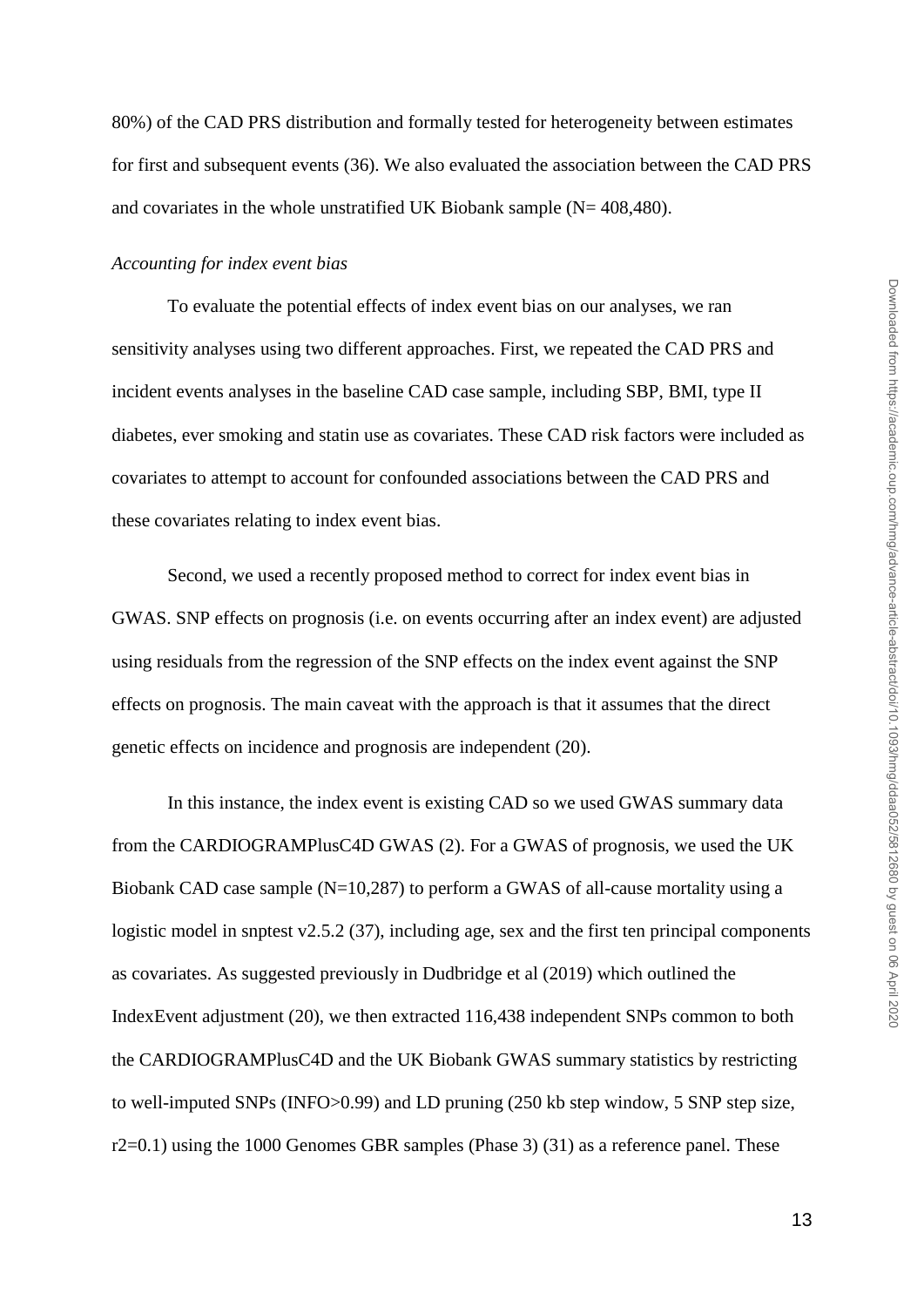SNPs were then used to calculate the slope correction estimate using the SIMEX (38) option in the IndexEvent.R package with a Hedges-Olkin estimate calculated as a sensitivity analysis. When applying this in practice, the SIMEX slope estimates did not converge using all SNPs, even with 10,000 simulations, so we decided to reduce noise by removing SNPs not strongly associated with the index trait and calculate the slope using a subset of 5564 SNPs which were nominally associated with the index trait in CARDIOGRAMPlusC4D (P<0.05). We calculated the  $I^2 G_X$  statistic for this subset of 5564 SNPs using formulae contained in a previous publication (38), to estimate the degree of measurement error which could lead to attenuation in SIMEX estimates.

Next, we adjusted the betas and standard errors in the UK Biobank GWAS of mortality using the slope of the regression. For example, the adjusted betas were calculated by subtracting the product of the slope estimate and the CARDIOGRAM incidence beta estimate from the prognosis beta for each SNP. Finally, to estimate the association between the CAD PRS and mortality amongst CAD cases from summary data (instead of individual level data as previously), we used an inverse-variance weighted method (39) (40) across 54 independent SNPs (34) using CAD as the exposure and mortality as the outcome. The subset of chosen independent SNPs reached genome-wide significance in the largest GWAS independent of UK Biobank. Estimates were presented in terms of the association of an increase in the CAD PRS, corresponding to an odds increase of CAD, with log-odds of mortality. For comparison, we estimated the PRS association before and after correction.

## **Acknowledgements**

This work was supported by a British Heart Foundation Intermediate Fellowship (Dr Patel, grant number FS/14/76/30933). This research was also supported by the National Institute for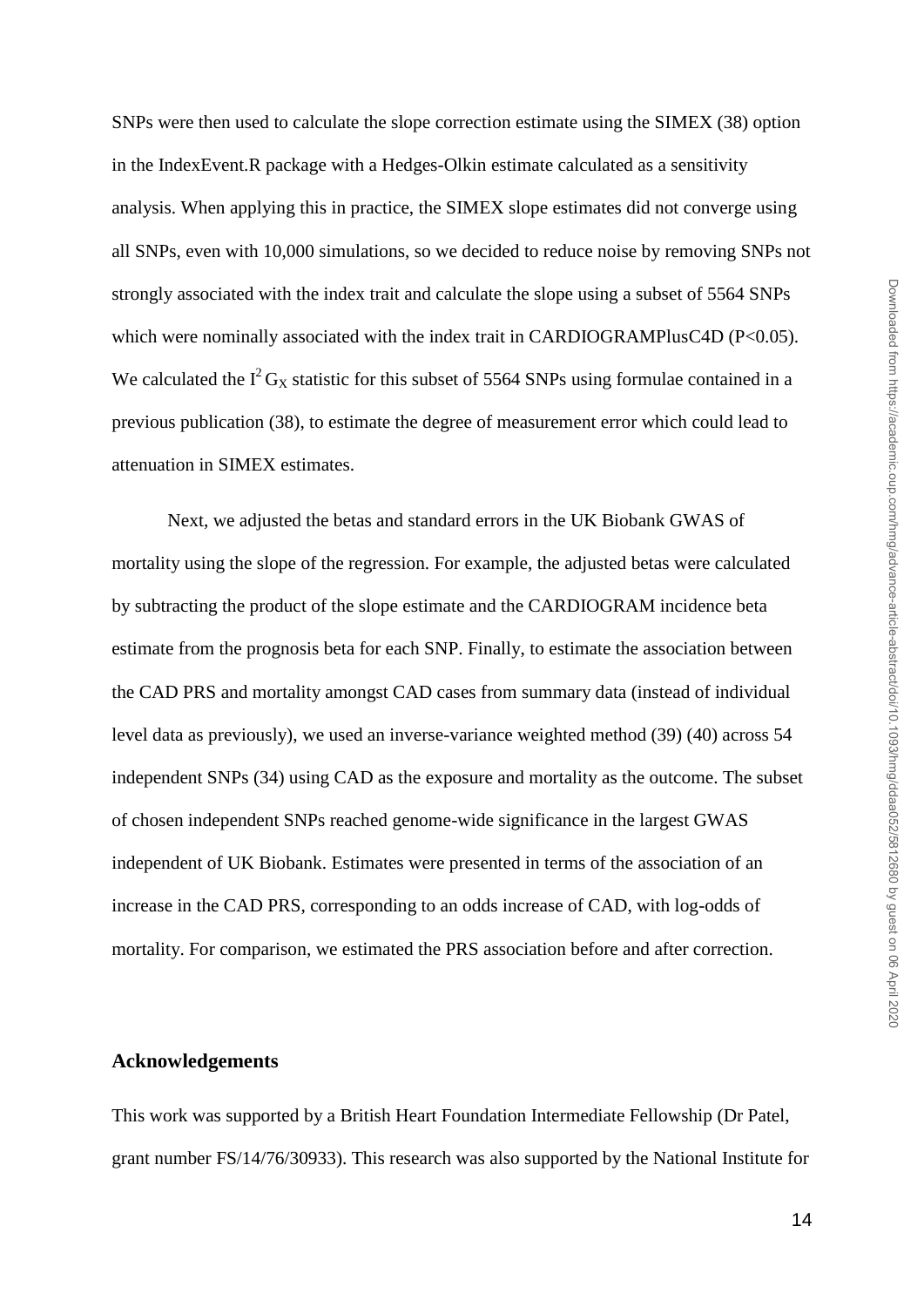Health Research University College London Hospitals Biomedical Research Centre; Dr Schmidt is funded by a British Heart Foundation grant number PG/18/5033837. Prof Hingorani is a National Institute for Health Research Senior Investigator; Prof Asselbergs is supported by University College London Hospitals National Institute for Health Research Biomedical Research Centre, European Union/European Federation of Pharmaceutical Industries and Associations Innovative Medicines Initiative 2 Joint Undertaking BigData@Heart grant n° 116074, the European Union's Horizon 2020 research and innovation programme under the ERA-NET Co-fund action N°01KL1802 (Druggable-MIgene) jointly funded by the Dutch Heart Foundation and Netherlands Organization for Health Research and Development (ZonMw). The funder(s) of the study had no role in study design, data collection, data analysis, data interpretation, or writing of the report.

## **Conflicts of interest**

Dr Patel has received speaker fees and honoraria from Amgen, Sanofi and Bayer and research grant funding from Regeneron. Dr Asselbergs has received research funding from Regeneron, Pfizer and Sanofi. The other authors report no conflicts.

## **Data availability**

The summary statistics for the GWAS of all-cause mortality amongst CAD cases in UK Biobank conducted in this study will made publicly available upon study publication.

## **References**

- 1 Nelson, C.P., Goel, A., Butterworth, A.S., Kanoni, S., Webb, T.R., Marouli, E., Zeng, L., Ntalla, I., Lai, F.Y. and Hopewell, J.C. (2017) Association analyses based on false discovery rate implicate new loci for coronary artery disease. *Nature Genetics*, **49**, 1385.
- 2 Nikpay, M., Goel, A., Won, H.-H., Hall, L.M., Willenborg, C., Kanoni, S., Saleheen, D., Kyriakou, T., Nelson, C.P. and Hopewell, J.C. (2015) A comprehensive 1000 Genomes–based genome-wide association meta-analysis of coronary artery disease. *Nature Genetics*, **47**, 1121.
- 3 Schunkert, H., König, I.R., Kathiresan, S., Reilly, M.P., Assimes, T.L., Holm, H., Preuss, M., Stewart, A.F., Barbalic, M. and Gieger, C. (2011) Large-scale association analysis identifies 13 new susceptibility loci for coronary artery disease. *Nature Genetics*, **43**, 333.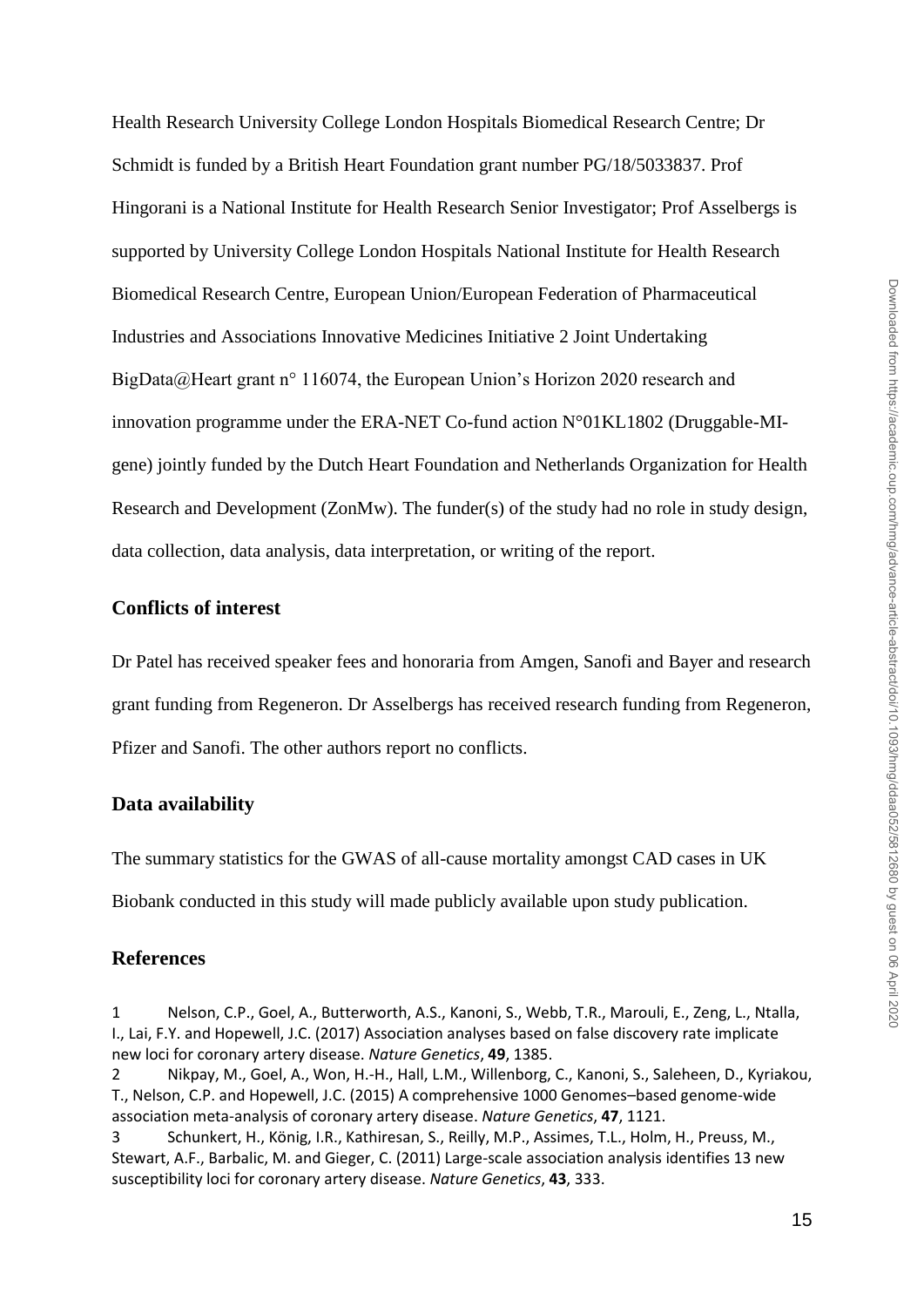4 Deloukas, P., Kanoni, S., Willenborg, C., Farrall, M., Assimes, T.L., Thompson, J.R., Ingelsson, E., Saleheen, D., Erdmann, J. and Goldstein, B.A. (2013) Large-scale association analysis identifies new risk loci for coronary artery disease. *Nature Genetics*, **45**, 25.

5 Inouye, M., Abraham, G., Nelson, C.P., Wood, A.M., Sweeting, M.J., Dudbridge, F., Lai, F.Y., Kaptoge, S., Brozynska, M. and Wang, T. (2018) Genomic Risk Prediction of Coronary Artery Disease in 480,000 Adults: Implications for Primary Prevention. *Journal of the American College of Cardiology*, **72**, 1883-1893.

6 Khera, A.V., Chaffin, M., Aragam, K.G., Haas, M.E., Roselli, C., Choi, S.H., Natarajan, P., Lander, E.S., Lubitz, S.A. and Ellinor, P.T. (2018) Genome-wide polygenic scores for common diseases identify individuals with risk equivalent to monogenic mutations. *Nature Genetics*, **50**, 1219.

7 Wunnemann, F., Sin Lo, K., Langford-Avelar, A., Busseuil, D., Dube, M.P., Tardif, J.C. and Lettre, G. (2019) Validation of Genome-Wide Polygenic Risk Scores for Coronary Artery Disease in French Canadians. *Circulation. Genomic and precision medicine*, **12**, e002481.

8 Reilly, M.P., Li, M., He, J., Ferguson, J.F., Stylianou, I.M., Mehta, N.N., Burnett, M.S., Devaney, J.M., Knouff, C.W. and Thompson, J.R. (2011) Identification of ADAMTS7 as a novel locus for coronary atherosclerosis and association of ABO with myocardial infarction in the presence of coronary atherosclerosis: two genome-wide association studies. *The Lancet*, **377**, 383-392.

9 Falk, E., Nakano, M., Bentzon, J.F., Finn, A.V. and Virmani, R. (2012) Update on acute coronary syndromes: the pathologists' view. *European heart journal*, **34**, 719-728.

10 Munafò, M.R., Tilling, K., Taylor, A.E., Evans, D.M. and Davey Smith, G. (2017) Collider scope: when selection bias can substantially influence observed associations. *International Journal of Epidemiology*, **47**, 226-235.

11 Dahabreh, I.J. and Kent, D.M. (2011) Index event bias as an explanation for the paradoxes of recurrence risk research. *JAMA*, **305**, 822-823.

12 Patel, R.S., Asselbergs, F.W., Quyyumi, A.A., Palmer, T.M., Finan, C.I., Tragante, V., Deanfield, J., Hemingway, H., Hingorani, A.D. and Holmes, M.V. (2014) Genetic variants at chromosome 9p21 and risk of first versus subsequent coronary heart disease events: a systematic review and metaanalysis. *Journal of the American College of Cardiology*, **63**, 2234-2245.

13 Patel, R.S., Schmidt, A.F., Tragante, V., McCubrey, R.O., Holmes, M.V., Howe, L.J., Direk, K., Akerblom, A., Leander, K., Virani, S.S. *et al.* (2019) Association of Chromosome 9p21 with Subsequent Coronary Heart Disease Events: A GENIUS-CHD Study of Individual Participant Data. *Circulation. Genomic and precision medicine*, in press.

14 Christiansen, M.K., Nyegaard, M., Larsen, S.B., Grove, E.L., Würtz, M., Neergaard-Petersen, S., Hvas, A.-M., Jensen, H.K. and Kristensen, S.D. (2017) A genetic risk score predicts cardiovascular events in patients with stable coronary artery disease. *International Journal of Cardiology*, **241**, 411- 416.

15 Tragante, V., Doevendans, P.A., Nathoe, H.M., van der Graaf, Y., Spiering, W., Algra, A., de Borst, G.J., de Bakker, P.I., Asselbergs, F.W. and Group, S.S. (2013) The impact of susceptibility loci for coronary artery disease on other vascular domains and recurrence risk. *European Heart Journal*, **34**, 2896-2904.

16 Vaara, S., Tikkanen, E., Parkkonen, O., Lokki, M.-L., Ripatti, S., Perola, M., Nieminen, M.S. and Sinisalo, J. (2016) Genetic risk scores predict recurrence of acute coronary syndrome. *Circulation: Genomic and Precision Medicine*, in press., CIRCGENETICS. 115.001271.

17 Weijmans, M., de Bakker, P.I., van der Graaf, Y., Asselbergs, F.W., Algra, A., de Borst, G.J., Spiering, W., Visseren, F.L. and Group, S.S. (2015) Incremental value of a genetic risk score for the prediction of new vascular events in patients with clinically manifest vascular disease. *Atherosclerosis*, **239**, 451-458.

18 Wirtwein, M., Melander, O., Sjőgren, M., Hoffmann, M., Narkiewicz, K., Gruchala, M. and Sobiczewski, W. (2017) Relationship between selected DNA polymorphisms and coronary artery disease complications. *International Journal of Cardiology*, **228**, 814-820.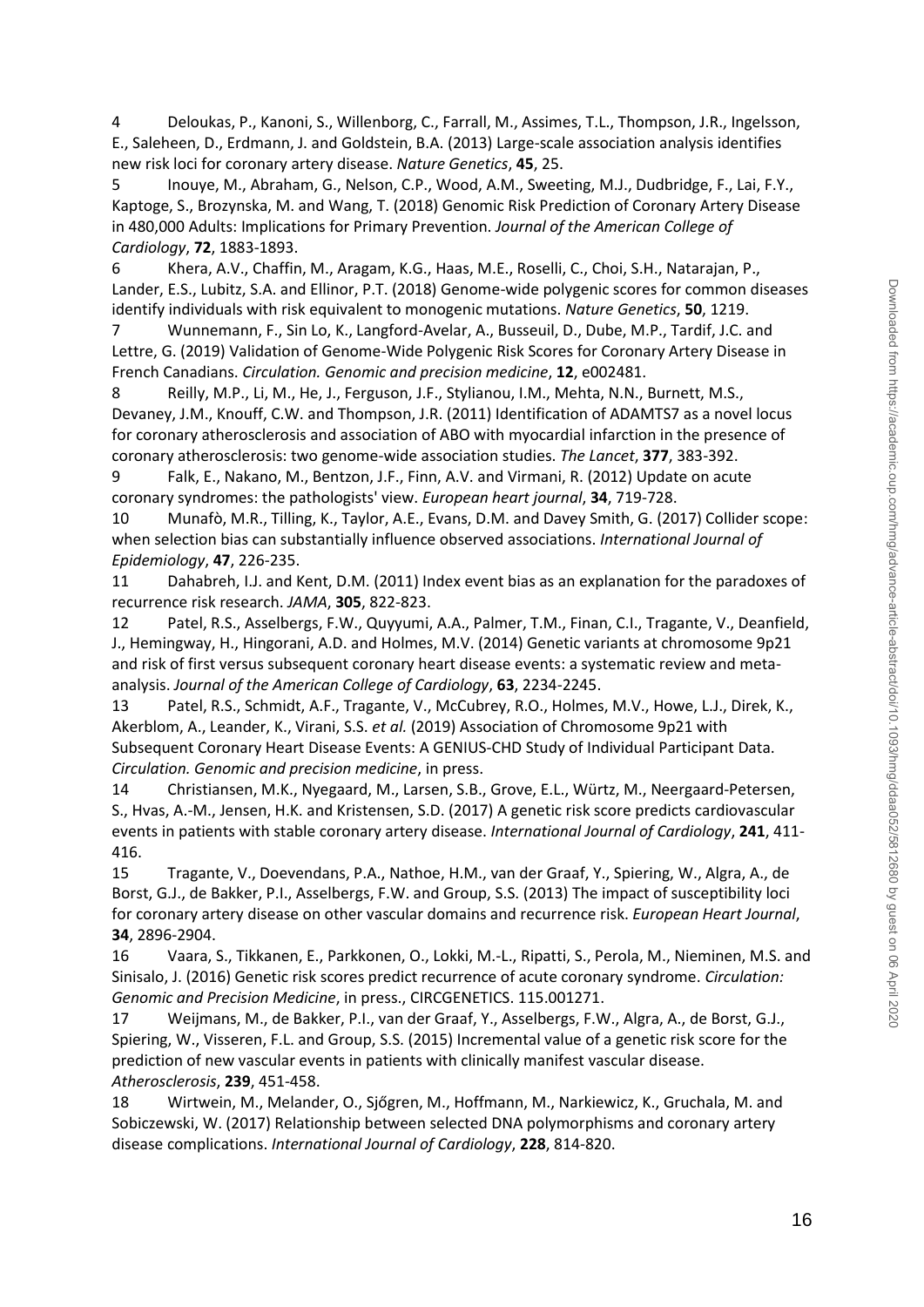19 Mega, J.L., Stitziel, N.O., Smith, J.G., Chasman, D.I., Caulfield, M.J., Devlin, J.J., Nordio, F., Hyde, C.L., Cannon, C.P. and Sacks, F.M. (2015) Genetic risk, coronary heart disease events, and the clinical benefit of statin therapy: an analysis of primary and secondary prevention trials. *The Lancet*, **385**, 2264-2271.

20 Dudbridge, F., Allen, R.J., Sheehan, N.A., Schmidt, A.F., Lee, J.C., Jenkins, R.G., Wain, L.V., Hingorani, A.D. and Patel, R.S. (2019) Adjustment for index event bias in genome-wide association studies of subsequent events. *Nature Communications*, in press., 436063.

21 Natarajan, P., Young, R., Stitziel, N.O., Padmanabhan, S., Baber, U., Mehran, R., Sartori, S., Fuster, V., Reilly, D.F., Butterworth, A. *et al.* (2017) Polygenic Risk Score Identifies Subgroup With Higher Burden of Atherosclerosis and Greater Relative Benefit From Statin Therapy in the Primary Prevention Setting. *Circulation*, **135**, 2091-2101.

22 Wald, N.J. and Morris, J.K. (2011) Assessing risk factors as potential screening tests: a simple assessment tool. *Archives of Internal Medicine*, **171**, 286-291.

23 Hu, Y.-J., Schmidt, A.F., Dudbridge, F., Holmes, M.V., Brophy, J.M., Tragante, V., Li, Z., Liao, P., Quyyumi, A.A. and McCubrey, R.O. (2017) Impact of selection bias on estimation of subsequent event risk. *Circulation: Cardiovascular Genetics*, **10**, e001616.

24 Paternoster, L., Tilling, K. and Smith, G.D. (2017) Genetic epidemiology and Mendelian randomization for informing disease therapeutics: Conceptual and methodological challenges. *PLoS Genetics*, **13**, e1006944.

25 Patel, R., Tragante, V., Schmidt, A.F., McCubrey, R.O., Holmes, M.V., Howe, L.J., Direk, K., Akerblom, A., Leander, K., Virani, S.S. *et al.* (2019) Subsequent Event Risk in Individuals with Established Coronary Heart Disease: Design and Rationale of the GENIUS-CHD Consortium. *Circulation. Genomic and precision medicine*, in press.

26 Bycroft, C., Freeman, C., Petkova, D., Band, G., Elliott, L.T., Sharp, K., Motyer, A., Vukcevic, D., Delaneau, O., O'Connell, J. *et al.* (2018) The UK Biobank resource with deep phenotyping and genomic data. *Nature*, **562**, 203.

27 Denaxas, S.C., George, J., Herrett, E., Shah, A.D., Kalra, D., Hingorani, A.D., Kivimaki, M., Timmis, A.D., Smeeth, L. and Hemingway, H. (2012) Data resource profile: cardiovascular disease research using linked bespoke studies and electronic health records (CALIBER). *International Journal of Epidemiology*, **41**, 1625-1638.

28 O'Connell, J., Sharp, K., Shrine, N., Wain, L., Hall, I., Tobin, M., Zagury, J.-F., Delaneau, O. and Marchini, J. (2016) Haplotype estimation for biobank-scale data sets. *Nature Genetics*, **48**, 817-820. 29 UK10K Consortium. (2015) The UK10K project identifies rare variants in health and disease. *Nature*, **526**, 82-90.

30 McCarthy, S., Das, S., Kretzschmar, W., Delaneau, O., Wood, A.R., Teumer, A., Kang, H.M., Fuchsberger, C., Danecek, P. and Sharp, K. (2016) A reference panel of 64,976 haplotypes for genotype imputation. *Nature Genetics*, **48**, 1279.

31 Genomes Project Consortium. (2015) A global reference for human genetic variation. *Nature*, **526**, 68-74.

32 Allen, N.E., Sudlow, C., Peakman, T. and Collins, R. (2014). American Association for the Advancement of Science, in press.

33 Bycroft, C., Freeman, C., Petkova, D., Band, G., Elliott, L.T., Sharp, K., Motyer, A., Vukcevic, D., Delaneau, O. and O'Connell, J. (2017) Genome-wide genetic data on~ 500,000 UK Biobank participants. *bioRxiv*, in press., 166298.

34 Nikpay, M., Goel, A., Won, H.H., Hall, L.M., Willenborg, C., Kanoni, S., Saleheen, D., Kyriakou, T., Nelson, C.P., Hopewell, J.C. *et al.* (2015) A comprehensive 1,000 Genomes-based genome-wide association meta-analysis of coronary artery disease. *Nat Genet*, **47**, 1121-1130.

35 Purcell, S., Neale, B., Todd-Brown, K., Thomas, L., Ferreira, M.A., Bender, D., Maller, J., Sklar, P., De Bakker, P.I. and Daly, M.J. (2007) PLINK: a tool set for whole-genome association and population-based linkage analyses. *The American Journal of Human Genetics*, **81**, 559-575.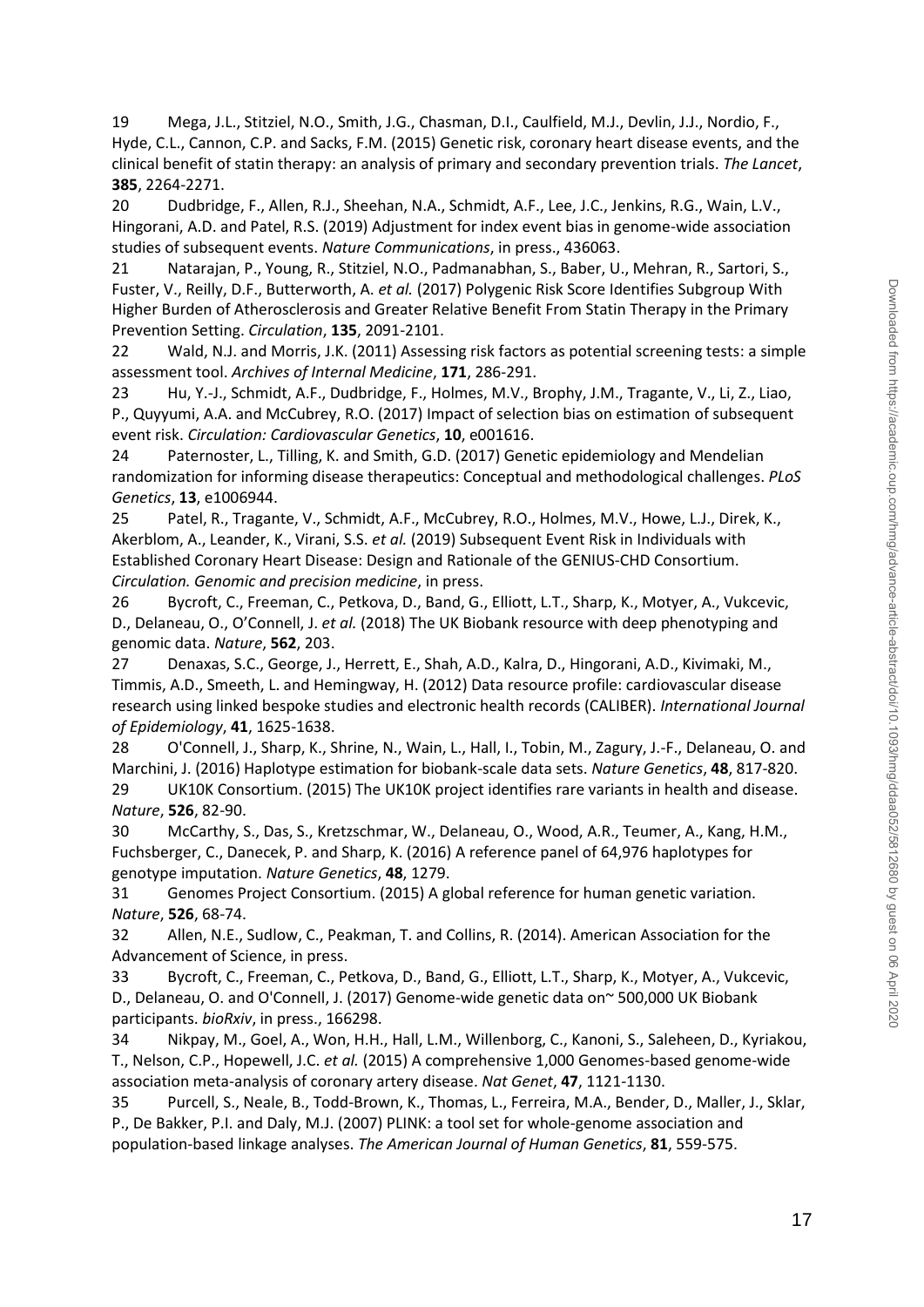36 Altman, D.G. and Bland, J.M. (2003) Interaction revisited: the difference between two estimates. *BMJ*, **326**, 219.

37 Marchini, J., Howie, B., Myers, S., McVean, G. and Donnelly, P. (2007) A new multipoint method for genome-wide association studies by imputation of genotypes. *Nat Genet*, **39**, 906-913. 38 Bowden, J., Del Greco M, F., Minelli, C., Davey Smith, G., Sheehan, N.A. and Thompson, J.R. (2016) Assessing the suitability of summary data for two-sample Mendelian randomization analyses using MR-Egger regression: the role of the I 2 statistic. *International Journal of Epidemiology*, **45**, 1961-1974.

39 Palla, L. and Dudbridge, F. (2015) A Fast Method that Uses Polygenic Scores to Estimate the Variance Explained by Genome-wide Marker Panels and the Proportion of Variants Affecting a Trait. *American journal of human genetics*, **97**, 250-259.

40 Burgess, S., Butterworth, A. and Thompson, S.G. (2013) Mendelian randomization analysis with multiple genetic variants using summarized data. *Genetic epidemiology*, **37**, 658-665.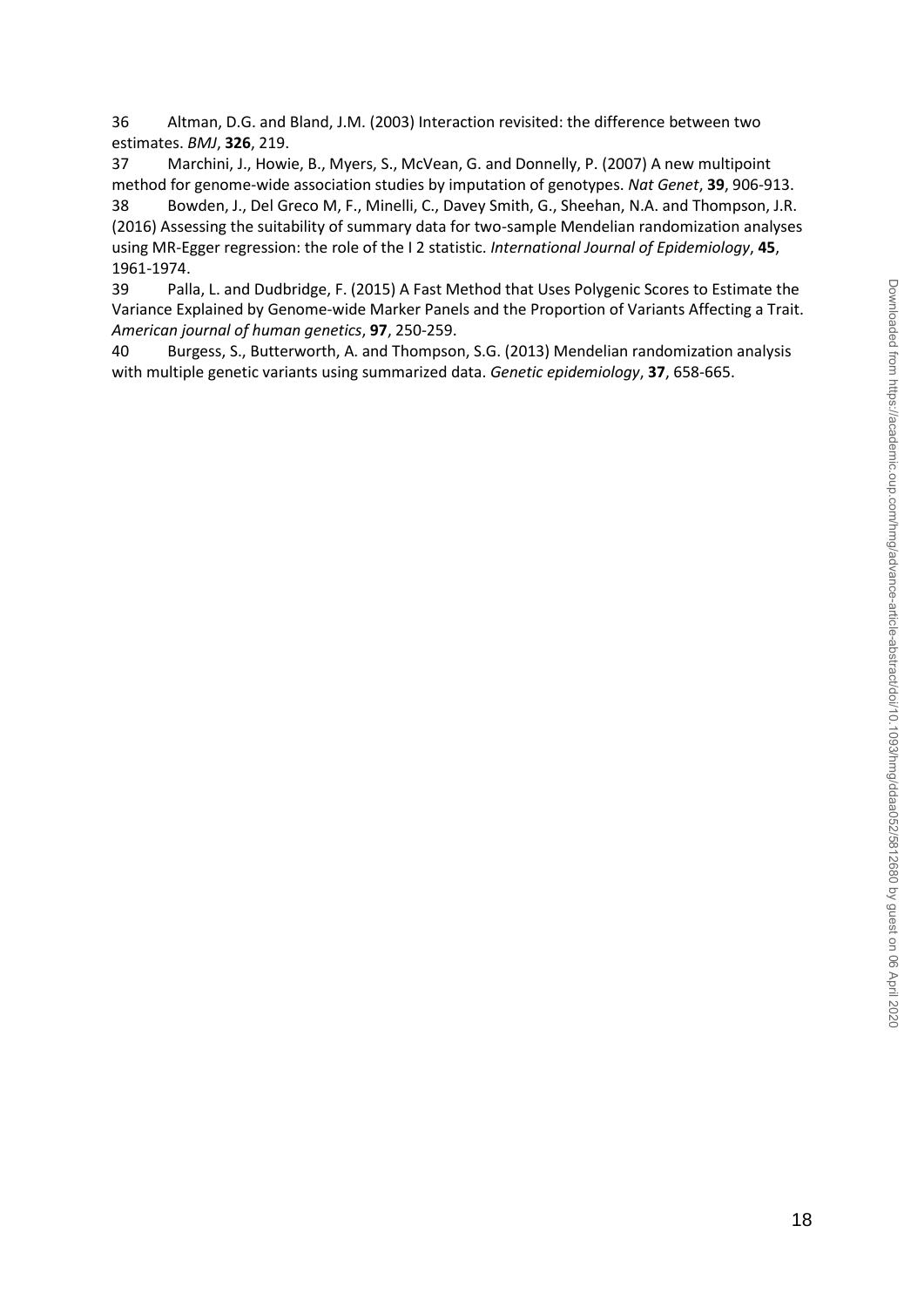## **Figure legends**

**Figure 1** A directed acyclic graph displaying an index event coronary artery disease (CAD) status, with two risk factors: increased age and CAD polygenic risk score (PRS). The dotted line between Age and CAD PRS indicates that when conditioning on the index event, associations are likely to be induced between the two risk factors. For example, if an individual develops CAD at the age of 20 this suggests that they are likely to have a high CAD PRS.

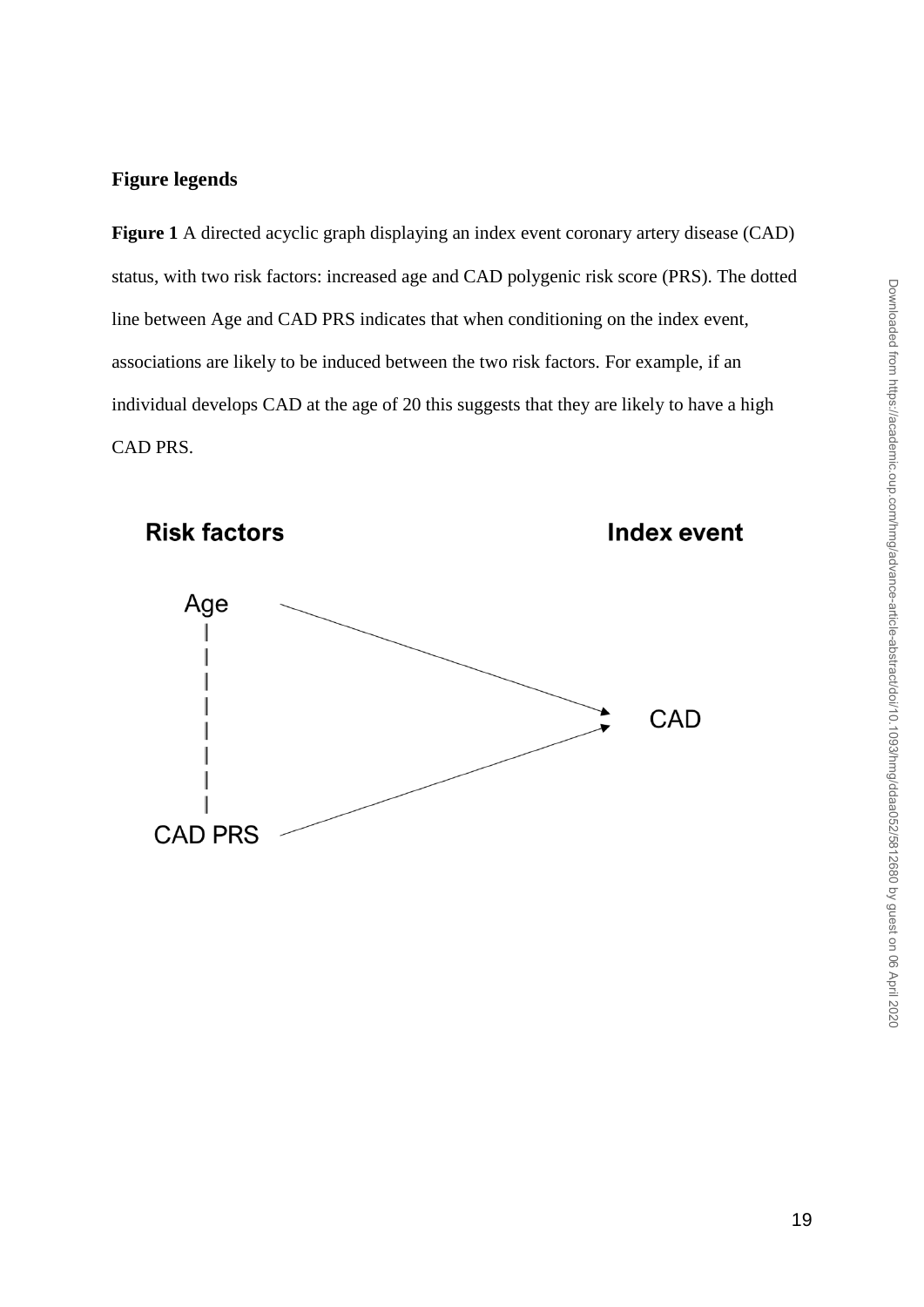**Figure 2** displays associations between a coronary artery disease (CAD) polygenic risk score (PRS) and incident myocardial infaction (MI), CAD death and ischaemic stroke in prevalent CAD cases and in individuals free of CAD at baseline. Note that these three outcomes were chosen based on strength of evidence for heterogeneity between the case/CAD free individuals.

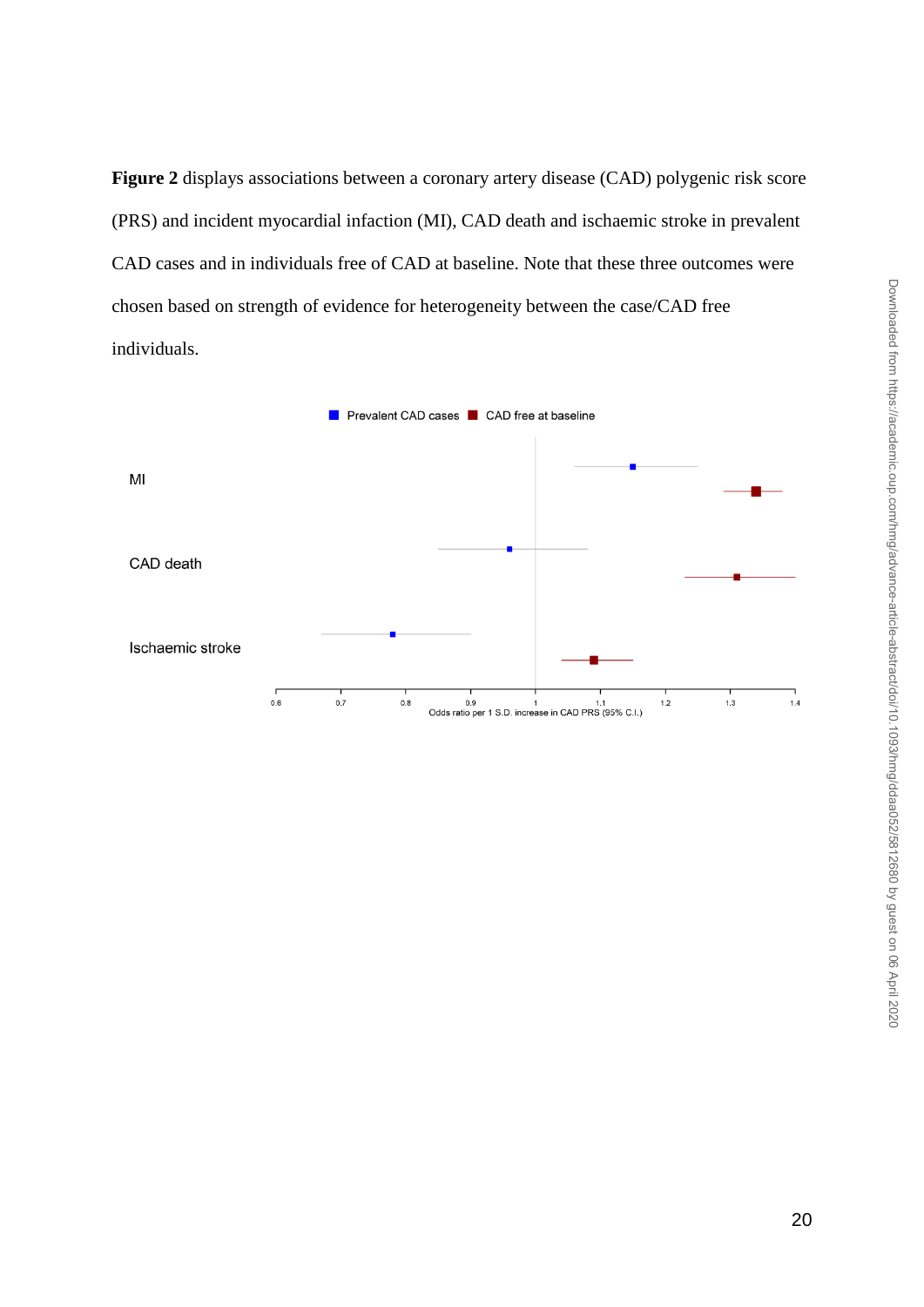**Figure 3** displays associations between a coronary artery disease (CAD) polygenic risk score (PRS) and 10 incident fatal/cardiovascular outcomes. One analysis (blue) only included age and sex as covariates while the other analysis (red) included additional CAD risk factors as covariates (BMI, SBP, statins, type II diabetes and ever smoking status).

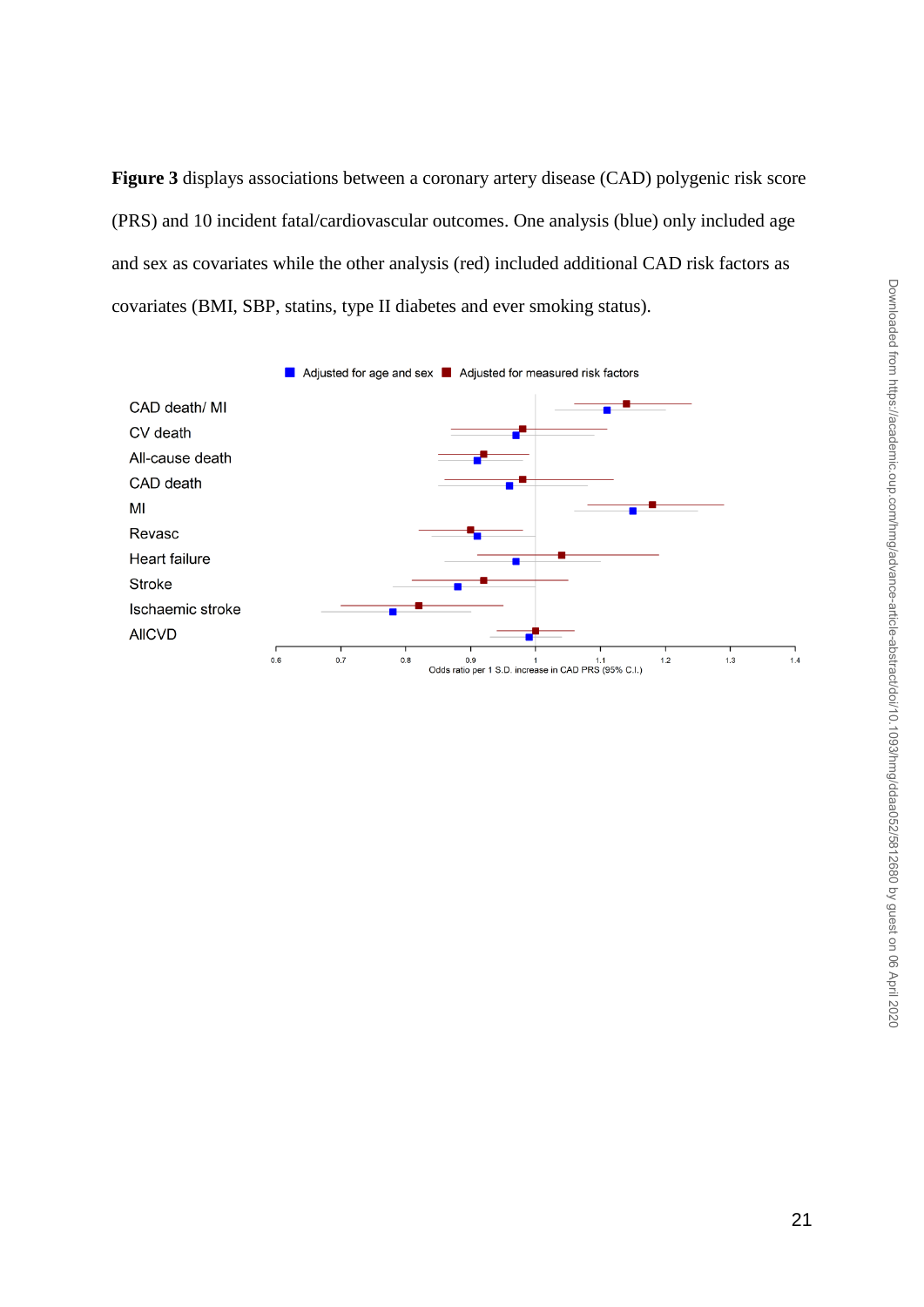## **Tables**

## **Table 1: Associations between CAD PRS and incident events**

| <b>Outcome</b>         | <b>No CAD at baseline</b><br>$(N=393,108)$<br>OR (95% C.I.) | <b>Prevalent CAD cases</b><br>$(N=10,287)$<br>OR (95% C.I.) | <b>Heterogeneity P-value</b> |
|------------------------|-------------------------------------------------------------|-------------------------------------------------------------|------------------------------|
| <b>CAD</b><br>death/MI | 1.33(1.29, 1.38)                                            | 1.11(1.03, 1.20)                                            | $1.4x10^{-5}$                |
| CV death               | 1.20(1.14, 1.26)                                            | 0.97(0.87, 1.09)                                            | 0.0012                       |
| All-cause<br>death     | 1.01(0.99, 1.03)                                            | 0.91(0.85, 0.98)                                            | 0.0041                       |
| <b>CAD</b><br>death    | 1.31(1.23, 1.40)                                            | 0.96(0.85, 1.08)                                            | $9.1x10^{-6}$                |
| MI                     | 1.34(1.29, 1.38)                                            | 1.15(1.06, 1.25)                                            | 0.0012                       |
| Revasc                 | 0.99(0.97, 1.01)                                            | 0.91(0.84, 1.00)                                            | 0.067                        |
| Heart<br>failure       | 1.00(0.93, 1.08)                                            | 0.97(0.86, 1.10)                                            | 0.67                         |
| <b>Stroke</b>          | 1.05(1.01, 1.09)                                            | 0.88(0.78, 1.00)                                            | 0.0094                       |
| Ischaemic<br>stroke    | 1.09(1.04, 1.15)                                            | 0.78(0.67, 0.90)                                            | $1.8x10^{-5}$                |
| All CVD                | 1.06(1.04, 1.08)                                            | 0.99(0.93, 1.04)                                            | 0.013                        |

1 All OR per 1 S.D. increase in CAD PRS of 182 SNPs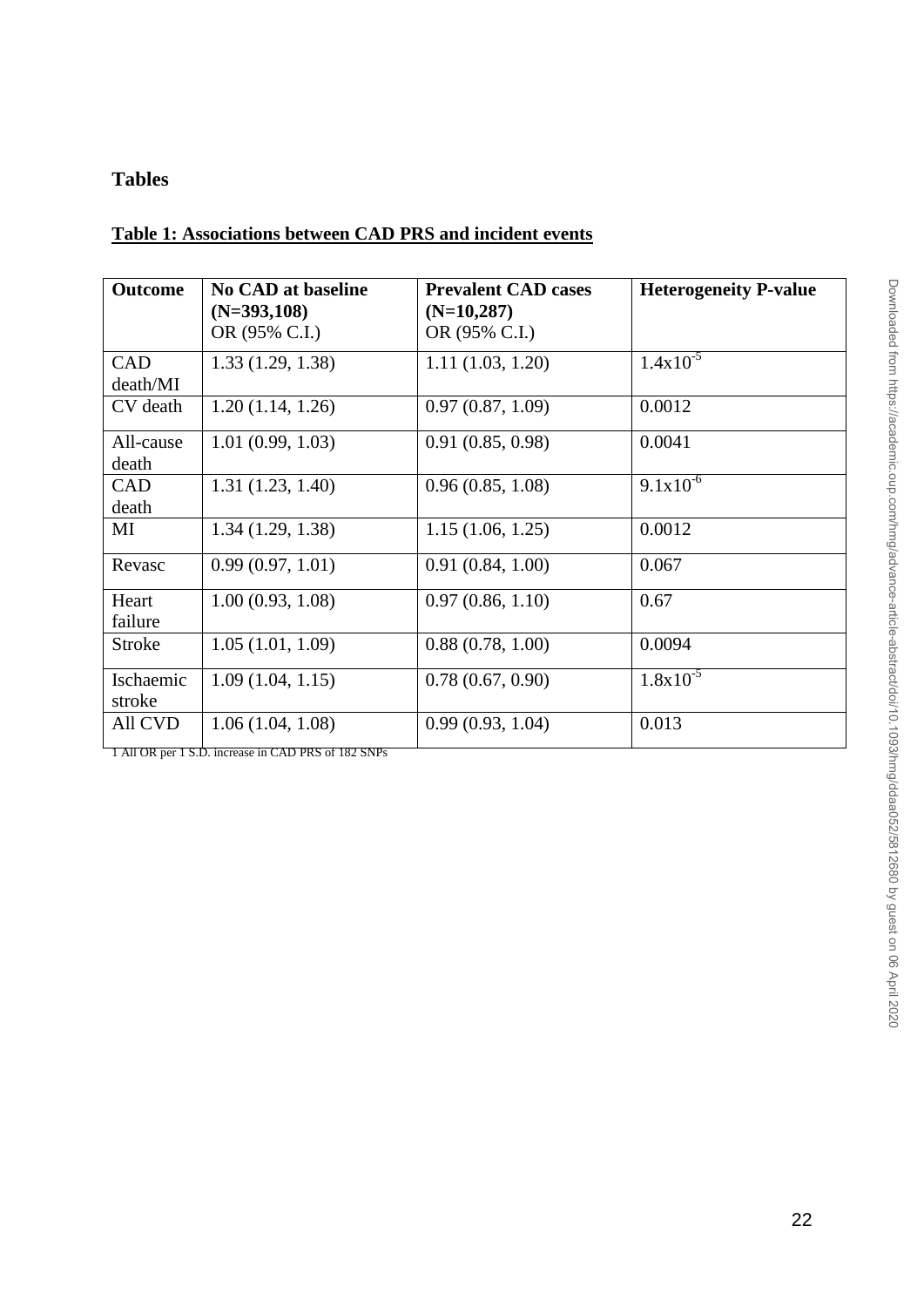|                                                  |                                               |       | <b>PRS</b> distribution |       |        |               |  |
|--------------------------------------------------|-----------------------------------------------|-------|-------------------------|-------|--------|---------------|--|
|                                                  |                                               | 20%   | 40%                     | 60%   | 80%    | $P-value1$    |  |
| Age<br>(Years)                                   | No CAD at<br>baseline<br>$(N=393,108)$        | 66.7  | 66.7                    | 66.6  | 66.6   | 0.0064        |  |
|                                                  | Prevalent<br>CAD cases<br>$(N=10,287)$        | 72.3  | 72.1                    | 72.0  | 71.9   |               |  |
| Sex<br>$(Male=1)$<br>Female=0)                   | No CAD at<br>baseline<br>$(N=393,108)$        | 0.47  | 0.45                    | 0.44  | 0.43   | 0.84          |  |
|                                                  | Prevalent<br>CAD cases<br>$(N=10,287)$        | 0.82  | 0.80                    | 0.79  | 0.77   |               |  |
| Statin use<br>$(Yes=1$<br>$No=0$                 | No CAD at<br>baseline<br>$(N=393,108)$        | 0.04  | 0.10                    | 0.16  | 0.24   | $2.3x10^{-5}$ |  |
|                                                  | Prevalent<br><b>CAD</b> cases<br>$(N=10,287)$ | 0.67  | 0.81                    | 0.93  | $>1.0$ |               |  |
| Type II<br><b>Diabetes</b><br>$(Yes=1$<br>$No=0$ | No CAD at<br>baseline<br>$(N=393,108)$        | 0.03  | 0.04                    | 0.05  | 0.05   | 0.053         |  |
|                                                  | Prevalent<br>CAD cases<br>$(N=10,287)$        | 0.21  | 0.19                    | 0.17  | 0.14   |               |  |
| <b>SBP</b><br>(mmHg)                             | No CAD at<br>baseline<br>$(N=393,108)$        | 139.4 | 139.7                   | 139.9 | 140.2  | 0.020         |  |
|                                                  | Prevalent<br>CAD cases<br>$(N=10, 287)$       | 139.3 | 139.4                   | 139.4 | 139.4  |               |  |
| <b>BMI</b><br>(kg/m2)                            | No CAD at<br>baseline<br>$(N=393,108)$        | 27.2  | 27.1                    | 27.1  | 27.1   | 0.011         |  |
|                                                  | Prevalent<br>CAD cases<br>$(N=10,287)$        | 29.1  | 29.0                    | 28.9  | 28.9   |               |  |

Prevalent 0.70 0.67 0.65 0.63

0.45 0.44 0.44 0.44 0.11

## **Table 2- Associations between CAD PRS and covariates**

Smoking  $(Ever=1)$ Never=0) No CAD at baseline (N=393,108)

**Covariate Values of covariates at quintiles of the CAD** 

**Heterogeneity**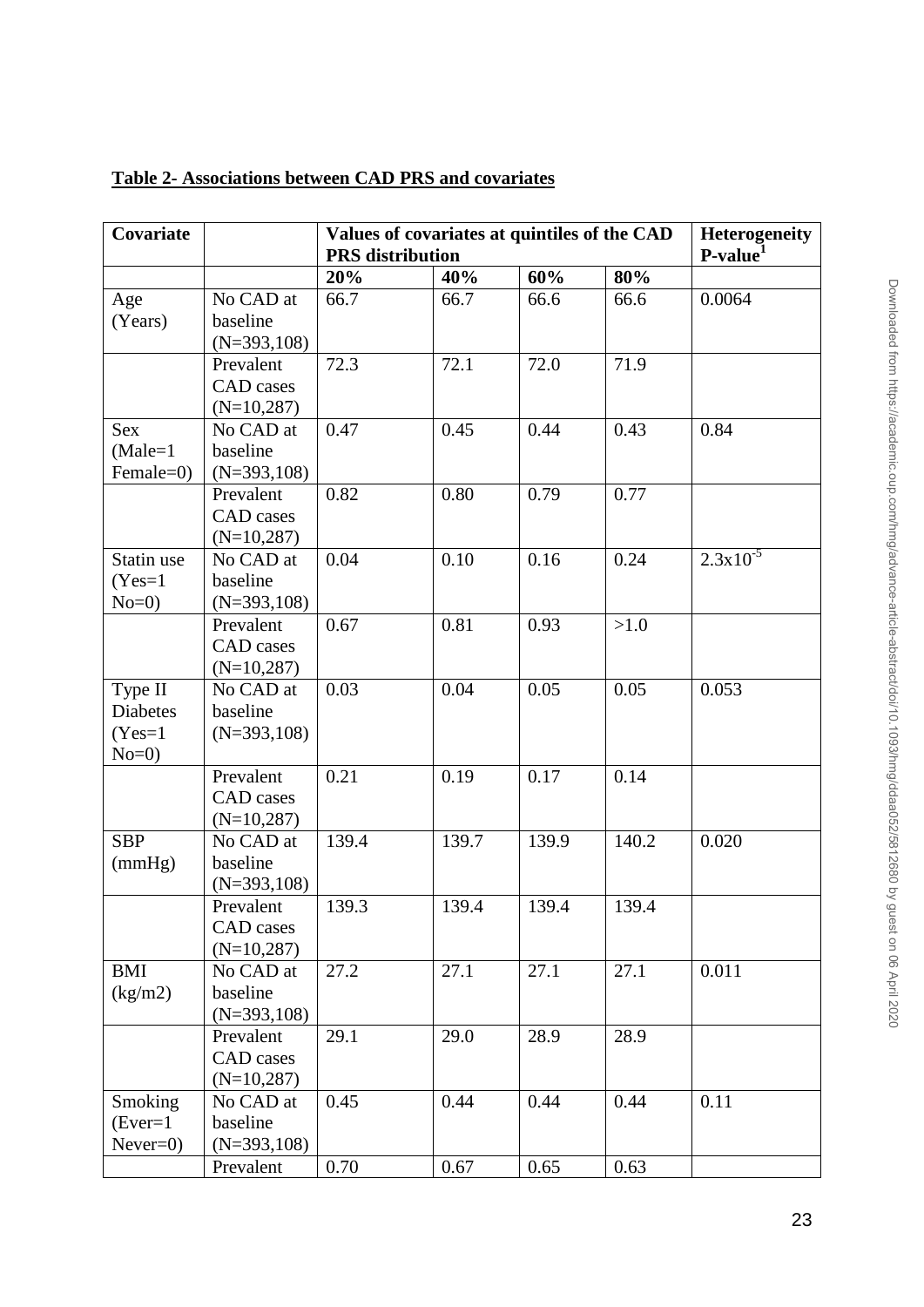| CAD cases                                                                                 |  |  |  |  |  |  |  |
|-------------------------------------------------------------------------------------------|--|--|--|--|--|--|--|
| $(N=10,287)$                                                                              |  |  |  |  |  |  |  |
| Test for heterogeneity between regression estimates in prevalent case and control samples |  |  |  |  |  |  |  |